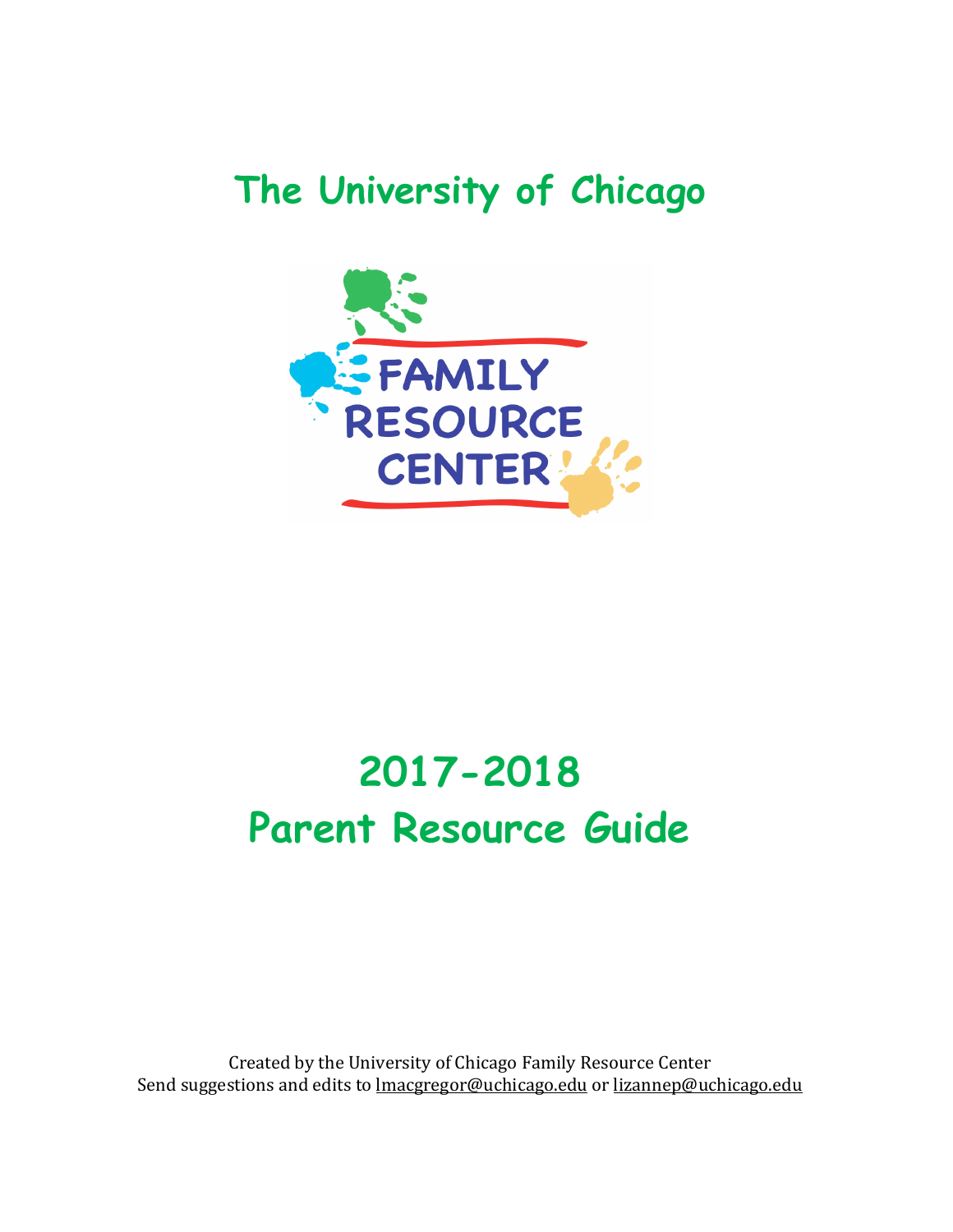## **TABLE OF CONTENTS**

| Early Child Care  3                      |
|------------------------------------------|
| <b>Child Care Referral Services  6</b>   |
|                                          |
| Public Schools 9                         |
| Cultural Activities 10                   |
|                                          |
| <b>Sports and Recreation 14</b>          |
| For Expectant Parents 17                 |
| <b>Parent Groups and Resources 17</b>    |
| <b>Education Resources  18</b>           |
| Transportation 19                        |
|                                          |
| Mental Health & Wellness21               |
| <b>University of Chicago Housing. 22</b> |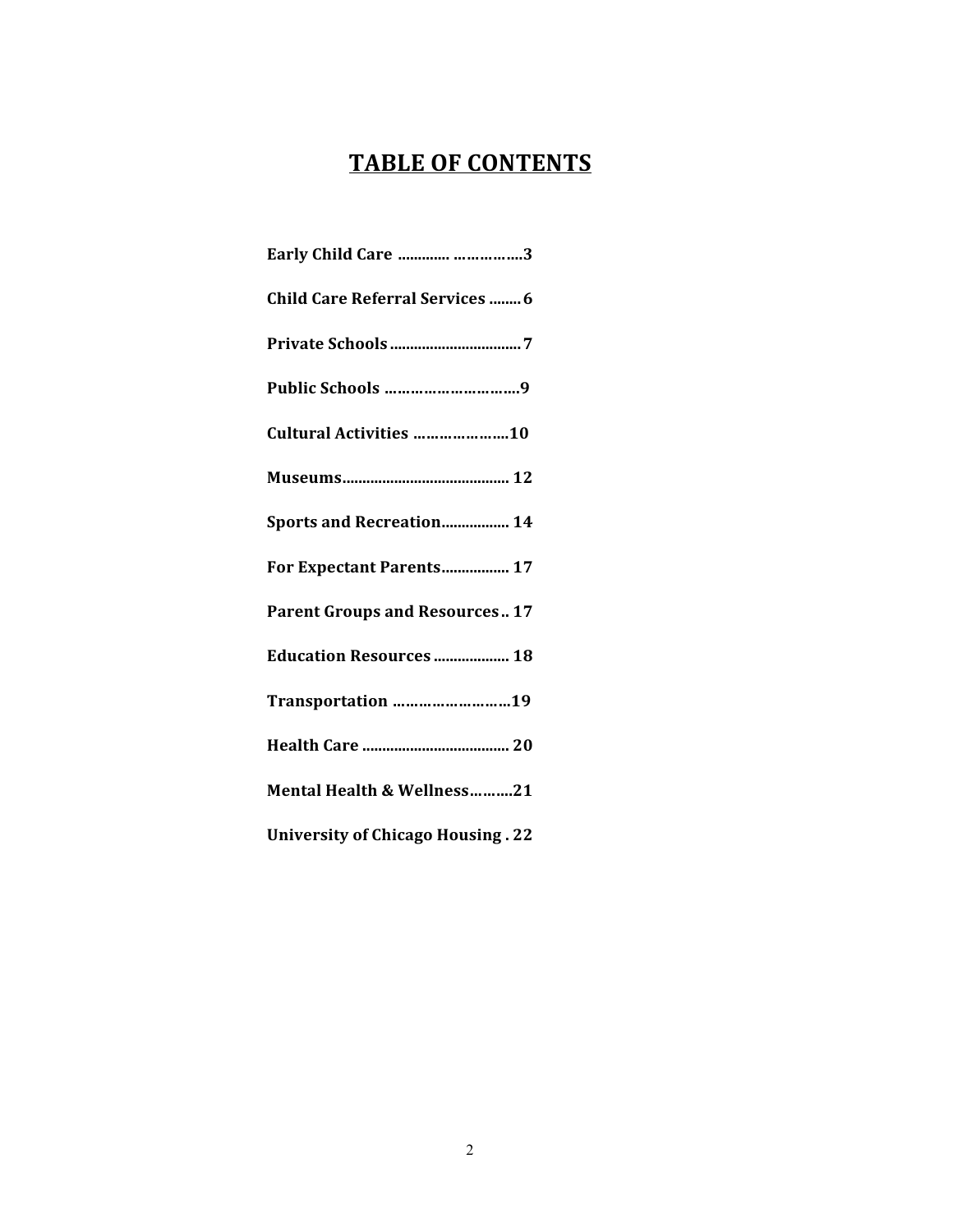#### **EARLY CHILD CARE (See "Schools" for Private Pre-School Information)**

#### **Note: This list is not pre-screened. Information is provided by organizations.**

*Ada S. Mckinley Maggie Drummond Mem. Dcc.* 4301 S. Wabash Ave. Provides child care for children aged 2- 6 years. Email info@adasmckinley.org

*Baby Ph.D.* Offices in Hyde Park Neighborhood Club, 5480 S. Kenwood. 773-643-4062 x15 or email director Ashley McLean **amclean@hpnclub.org.** Visit http://hpnclub.org and see their "programs" page for further information. This network provides personalized referrals to their in-home caregivers, as well as professional development and mentorship to the caregivers. The current list of childcare professionals is primarily made up of parents who are graduate students, faculty, and staff of the University of Chicago, the University of Chicago Hospitals, and other local educational institutions (i.e. McCormick Theological Seminary, etc.). Tuition at Baby Ph.D. ranges from \$210-320/week. Admission to Baby Ph.D. is determined on a space available basis. Baby Ph.D. participates in the University of Chicago Childcare Initiative.

**Bridgeport Child Development** 514 W. 31st St. 312-949-4015. Email kdixon@onehopeunited.org Care for children ages 2-12 years; fees are based on a sliding scale. NAEYC (National Assoc. for the Education of Young Children) accredited. www.onehopechilddevelopment.org

*Busy Bumble Bee Academy* 6450 S. Cottage Grove. 773-643-9346. Provides care for infants and toddlers, and also after-school programs for school-aged kids between the ages of 6 weeks – 12 years.

*Centers for New Horizons.* 4301 S. Cottage Grove. 773-373-5700. www.cnh.org

This child care center in Bronzeville offers early education for children between the ages of 2 weeks and 5 years. The language and math-rich curriculum focuses on helping children explore their cultural legacy, build self-confidence, and develop social skills. Centers for New Horizons participates in the University of Chicago Child Care Initiative and is NAEYC (National Association for the Education of Young Children) certified. Email info@cnh.org for further information.

*Chicago Child Care Society.* 5467 S. University Avenue. 773-643-0452. www.cccsociety.org This center offers early education for children between the ages of 2 and 5, and costs \$1040/month. Chicago Child Care Society participates in the UC Child Care Initiative and is NAEYC accredited. Email tparker@cccsociety.org

*A Child's Space.* 1020 S. Wabash. 312-431-1234. www.achildsspace.com This private South Loop nursery offers care for children between the ages of 6 weeks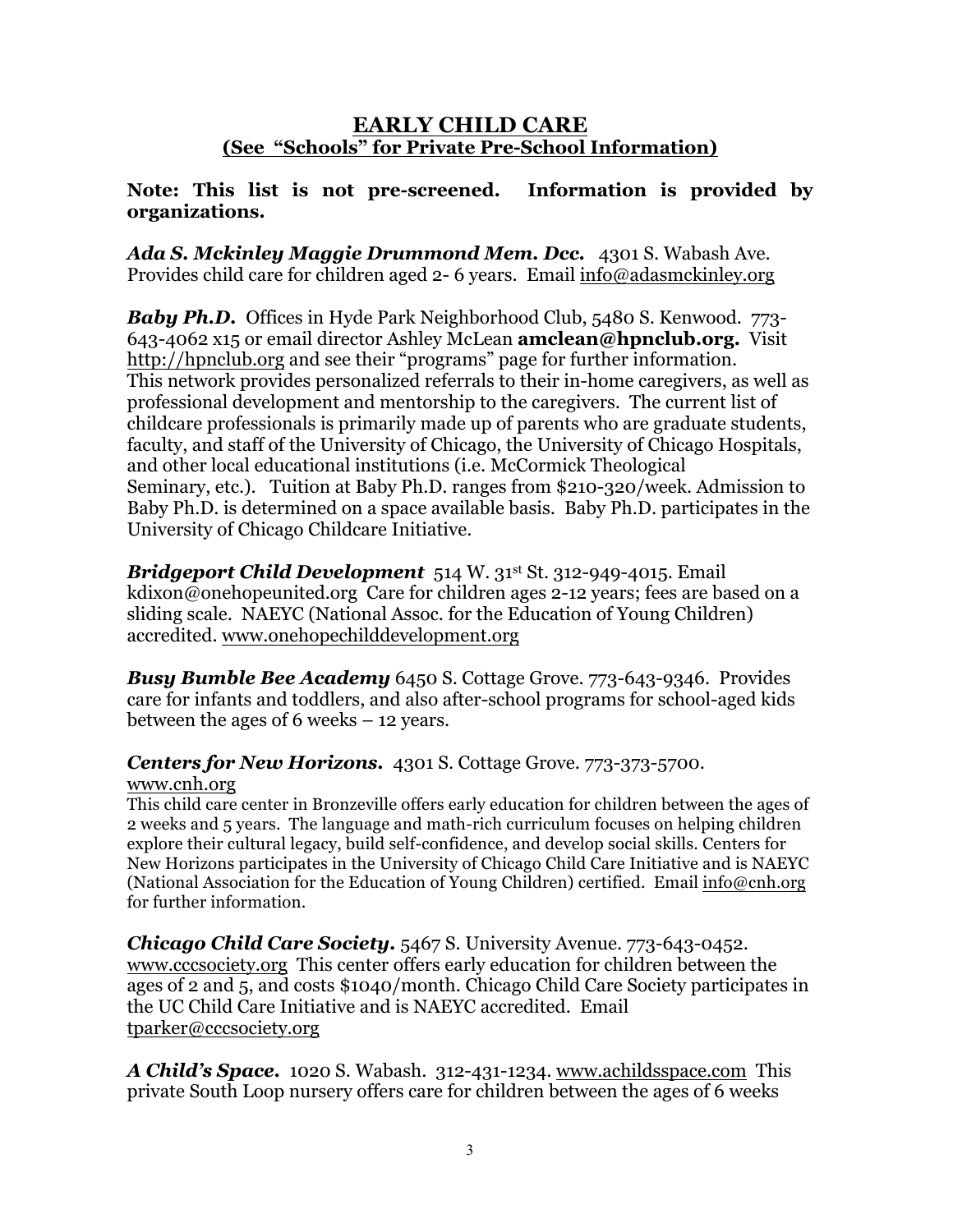through 6 years with a focus on discovery-based learning. Costs start at \$1,500/month. Part-time and full-time care available.

*Chinese American Service League Child Development Ctr.* 2141 S Tan Court. 312-791-0418. The CASL provides several types of childcare: an NAEYC accredited Chinese/bilingual preschool for 2-5 year olds, a drop-in family center, and a School Age Center with after-school enrichment activities. www.caslservice.org

*Cuddle Care Academy.*4800 S. Lake Park Avenue. 773-285-1114. This childcare program serves children between the ages of 0-5 years. Costs depend on age, and range from \$190-\$250/week. Half and full-day programs are available. Childcare includes monthly field trips, computers, a Cordon Bleu chef, structured curriculum and foreign language instruction. Call for a morning tour.

*Detour 2 Discovery Day School.* 2001 S. Wabash Avenue. 312-949-2273. www.detour2discovery.com . This nursery accepts children between the ages of 8 weeks to 5 years. There are full-time and part-time options, and costs range from \$675-1450/month.

*Educare of Chicago.* 5044 S Wabash Ave. 773-924-2334.

www.Educareschools.org/chicago

Run by *An Ounce of Prevention fund*, offers child care and early education programs for children aged 6 weeks – 5 years. Families must meet Head Start income levels to qualify.

*Evelyn's Playhouse.* 5311 S. Cornell Avenue. 773-493-2474. Director Evelyn Treash has 20+ years caring for Hyde Park children. Care is for children 6 weeks to 4 years old, Monday through Friday 7:45 am to 6:00 pm with breakfast, lunch, and snack included. Cost is \$280/week.

*Firman Community Services Early Childhood Learning Center, West*. 37 West 47th St. 773-373-3400 for eligibility unit. Provides childcare for children 2-5 years, with an emphasis on school readiness. Childcare subsidies are available for some families. www.firmancs.org or email info@firmancs.org for further information.

*Kid's International*, 54<sup>th</sup> and Everett. 773/955-4927, or kidsint@gmail.com. Home based daycare for toddlers-3 year old children serving the university community for the last 8 years. Children participate in enrichment activities such as Spanish, arts and crafts, musical story time, yoga, social games and daily outdoors activities, and plenty of educational and fun toys. They also do potty training and serve nutritious breakfast, hot lunch, along with morning and afternoon snacks. Part and full time slots with lots of flexibility available. Owner Sylvie Bradley says: "We offer a safe, colorful and affordable place to discover and learn. Our goal is to provide children with personalized attention and nurturing, while exposing them to a range of activities that emphasize a multicultural experience."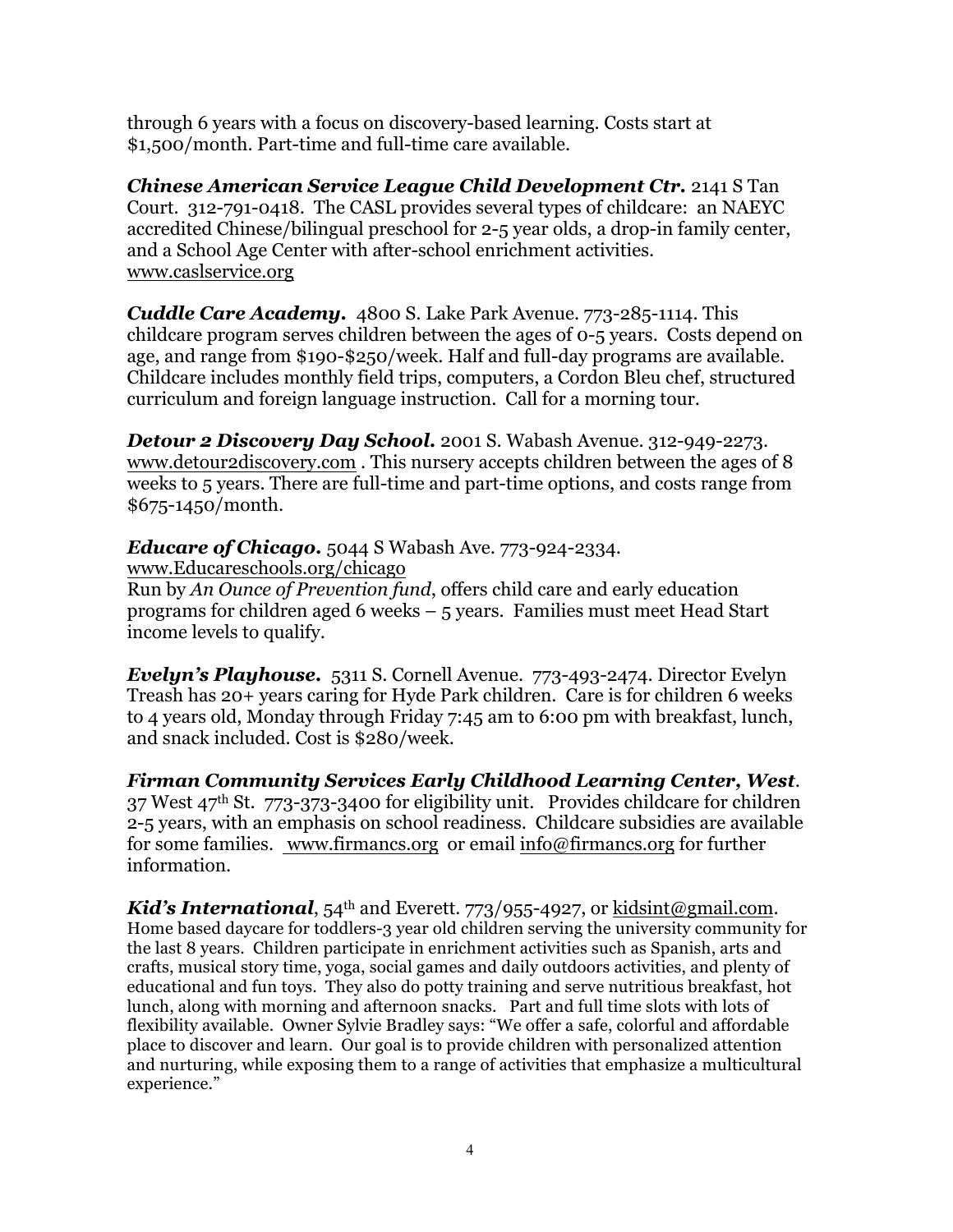*KinderCare Learning Center, South Loop.* 1501 S. State Street. 312-913- 1557. www.kindercare.com This childcare program serves children between the ages of 6 weeks through 5 years and is NAEYC accredited. Costs range from \$282- \$410/week.

*La Grande Famille.* 4541 S. Lake Park Ave. 773/952-4922. www.lagrandefamille.net Email: la\_grande\_famille@yahoo.com This in-home learning center with 10 years experience is located in Kenwood and has a preschool curriculum which is academic and music-based. Available hours are 7:30am – 5:30pm.

**Little Inspirations.** 5480 S Kenwood Ave. 773-817-1274. Care for very young children (6 weeks)-5 years; they describe their philosophy as "purposeful, intentional play." Visit www.little-inspirations.com for information.

*Little People Learning Center, Inc.* 5650 S. Woodlawn (First Unitarian Church). 773-955-9942. This pre-school has been in Hyde Park for 20+ years. Little People provides care for children between the ages of 2 through 6. Full-time Cost is \$700/month, making it one of the most affordable options in Hyde Park. Full and part-time options are available.

*Loop Learning Center.* 2001 S. Michigan Ave. 312-225-8828 Care for children 6 weeks  $-5$  years old with after-school care for bigger kids. They accept Illinois Action for Children payments and are NAEYC accredited. www.looplearningcenter.com

*Near South Side Child Development Center.* 2214 S Federal St. 773-548- 3614. Provides Head Start, or Early Head Start program for children 6 weeks through 5 years old. NAEYC accredited; possible fee-based slots in addition to Preschool for All students. www.chicago.easterseals.com

*Parent Cooperative for Early Learning.* 5300 S. Shore Drive. 773-684- 6363. www.parentcoop.squarespace.com A private preschool for children between the ages of 2 through 5. NAEYC accredited school includes enrichment activities such as music, Spanish, swimming and field trips. Potty training help is available. Costs \$1200/month for full-time. They also offer part time options and sibling discounts.

*Precious Little One's Learning Center, Inc.* 221 E. 51st Street. 773/285- 9902*.* Care for children 6 weeks-5 years old.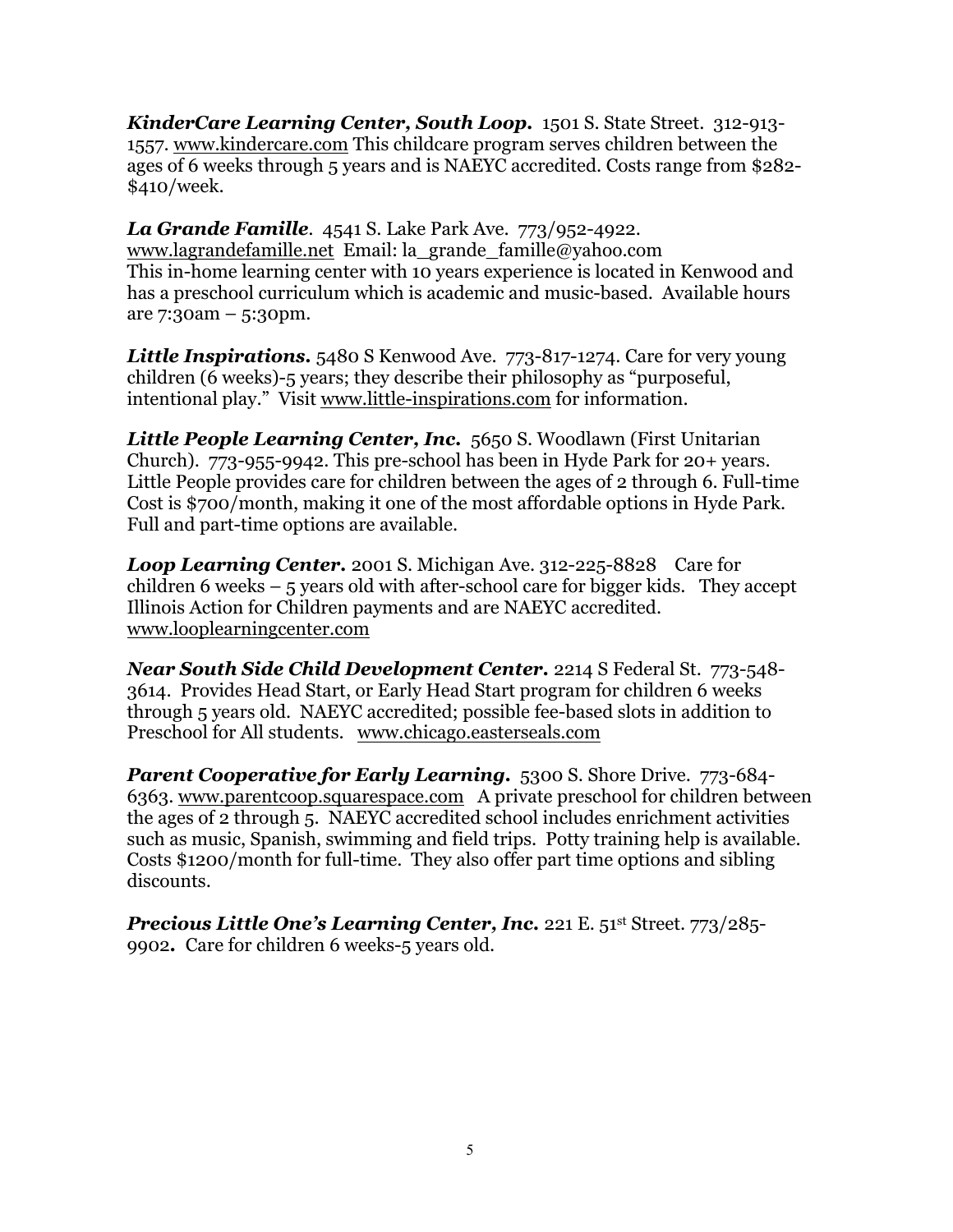*Sonnets Academy.* 5548 S. Hyde Park Blvd, 773/891-0029.

www.Sonnetsacademy.com This preschool features an indoor play area in a unique rotunda room for larger group activities and projects. For outdoor activities, they make frequent visits to Bixler and Harold Washington Park, and to the nearby Museum of Science and Industry.

**South Side YMCA.** 6330 S. Stony Island Ave. 773-947 0700 Provides child care and after school programming for children 2-12 years old. The nursery program is a head start and there are both free and fee based slots. www.southsidechicagoymca.org

*Tiny Scholars Academy.* 1167 E. 63rd St.info@tinyscholarsacademy.org Provides child care for children 6 weeks-5 years of age. TSA says their "goal is to offer every child a jumpstart to success by concentrating on early literacy, science, math, developmental appropriate practice hands on educational activities, and building close and secure relationships." Visit http://www.tinyscholarsacademy.org for further information.

*University of Chicago Child Development Center, Drexel.* 5610 S. Drexel Ave. 773-256-0000. This center is run by Bright Horizons, and serves children 6 weeks-5 years. It is conveniently located for university and hospital employees. A discount if offered for Uchicago families. www.child-carepreschool.brighthorizons.com/IL/Chicago/uchicagodrexel/

*University of Chicago Child Development Center, Stony Island.* 5824 S. Stony Island Blvd. 773-947-2570. Also run by Bright Horizons, the beautiful new green building is right next to the new Laboratory School Elementary location. Uchicago discount available.

## **CHILD CARE/SCHOOL REFERRAL SERVICES**

*Action for Children.* 312-823-1100 www.actforchildren.org. Action for Children provides a child care resource and referral service that offers unique support for working parents. A database helps parents explore child care options for children from 6 weeks to 12 years old. Action for Children also provides information about child care assistance programs and child care tax credits.

*Alternative Schools Network.* www.asnchicago.org Provides a directory of pre-school through high school schools and educational programs.

*Baby Ph.D.* amclean@hpnclub.org Offers assistance with navigating local childcare options and holds monthly meetings with home-based childcare providers present.

*GreatSchools.org* Find parent reviews, test schores and other data on schools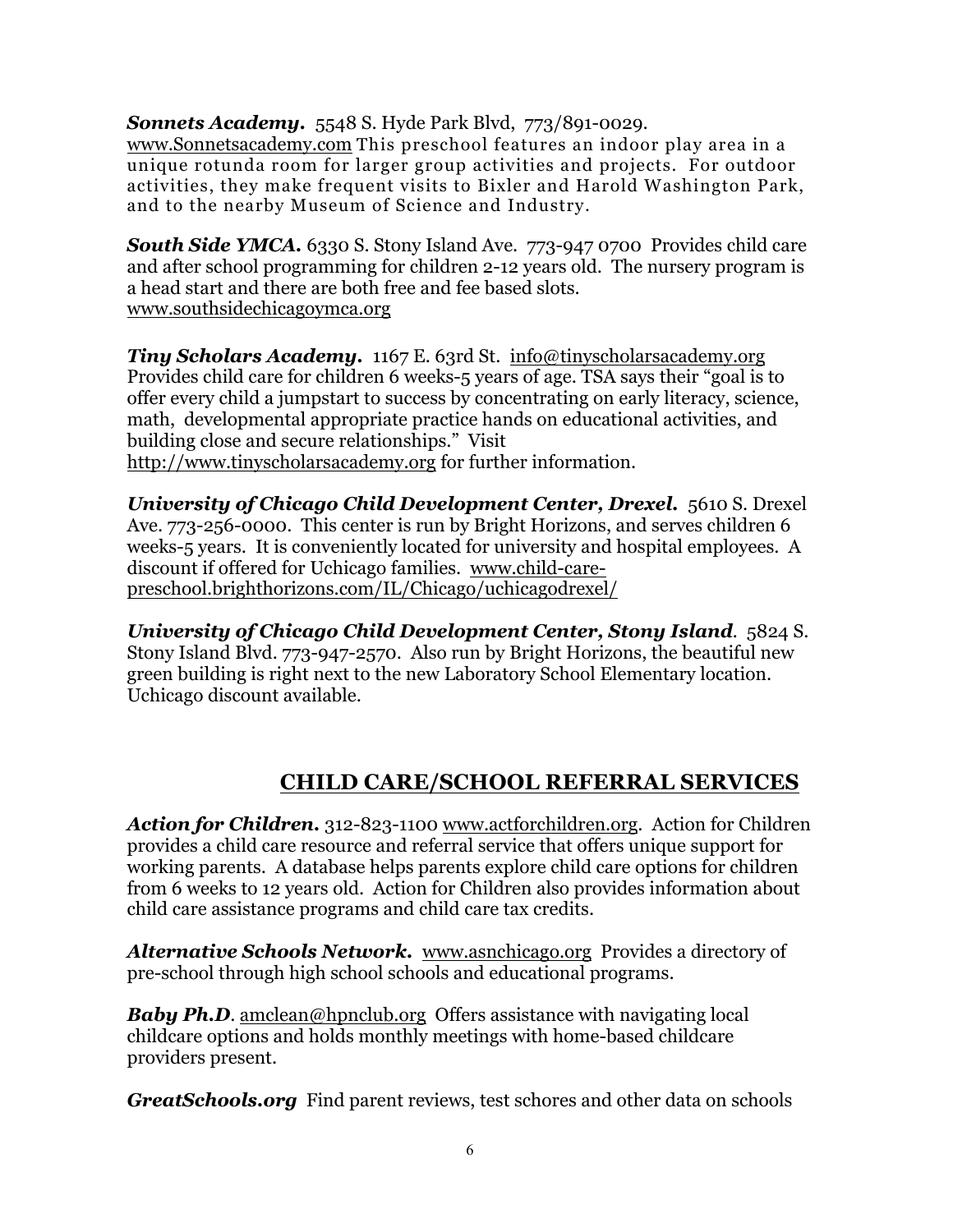you might be considering for your school-aged child.

*Sittercity.com* is America's largest, most easily accessible database for babysitters and nannies. The website offers 100,000 caregivers for 20 major markets.

*Childcarecenter.us* currently provides a total of 119,348 licensed childcare centers and 157,105 home daycare providers. Find providers in your zip code; or use the map below to browse by state, county, city, etc.

*Sunshine Illinois Accountability Project* can be found at: www.sunshine.illinois.gov and provides information by zip codes. This site contains licensing compliance information on current State licensed Day Care Providers, and school report cards.

*Uchicago Human Resources* provides referrals through the company: Perspectives for all "university employee families." Visit http://humanresources.uchicago.edu/lifework/life/child/referral.shtml

## **PRIVATE SCHOOLS, PreK-12**

Akiba Schecter *Jewish Day School.* 5235 South Cornell. 773-493-8880. www.akibaschechter.org This private school educates children from pre-school through eighth grade. Pre-school and kindergarten are play-based, and are open to children of any faith.

**The Ancona School.** 4770 S. Dorchester Ave. 773-924-2356. www.anconaschool.org Ancona is an independent Montessori school that serves children from pre-school through eighth grade. They have been part of the community for 25+ years, and offer small class sizes and have accreditations by many independent and Montessori school associations. Some financial aid is available.

**Cambridge School of Chicago** 1014 E. 47<sup>th</sup> Street. (in St. Amborse Church) 773-924-1200. www.cambridgechicago.com The Cambridge School offers a Christian faithbased, classical education, including approaches developed in home schooling, classical education, core knowledge, and holistic experience-based classrooms. Cambridge School serves children from pre-k through 6th grade.

## **Chicago Free School**, 5480 S Kenwood Ave, 312-375-3673.

www.chicagofreeschool.org The Chicago Free School is a democratic community of learners where students make choices to author their own educations. The philosophy believes learning should be hands-on, exploratory, and connected to the wider world. They serve children from age 3 through 8th grade and offer sliding-scale tuition.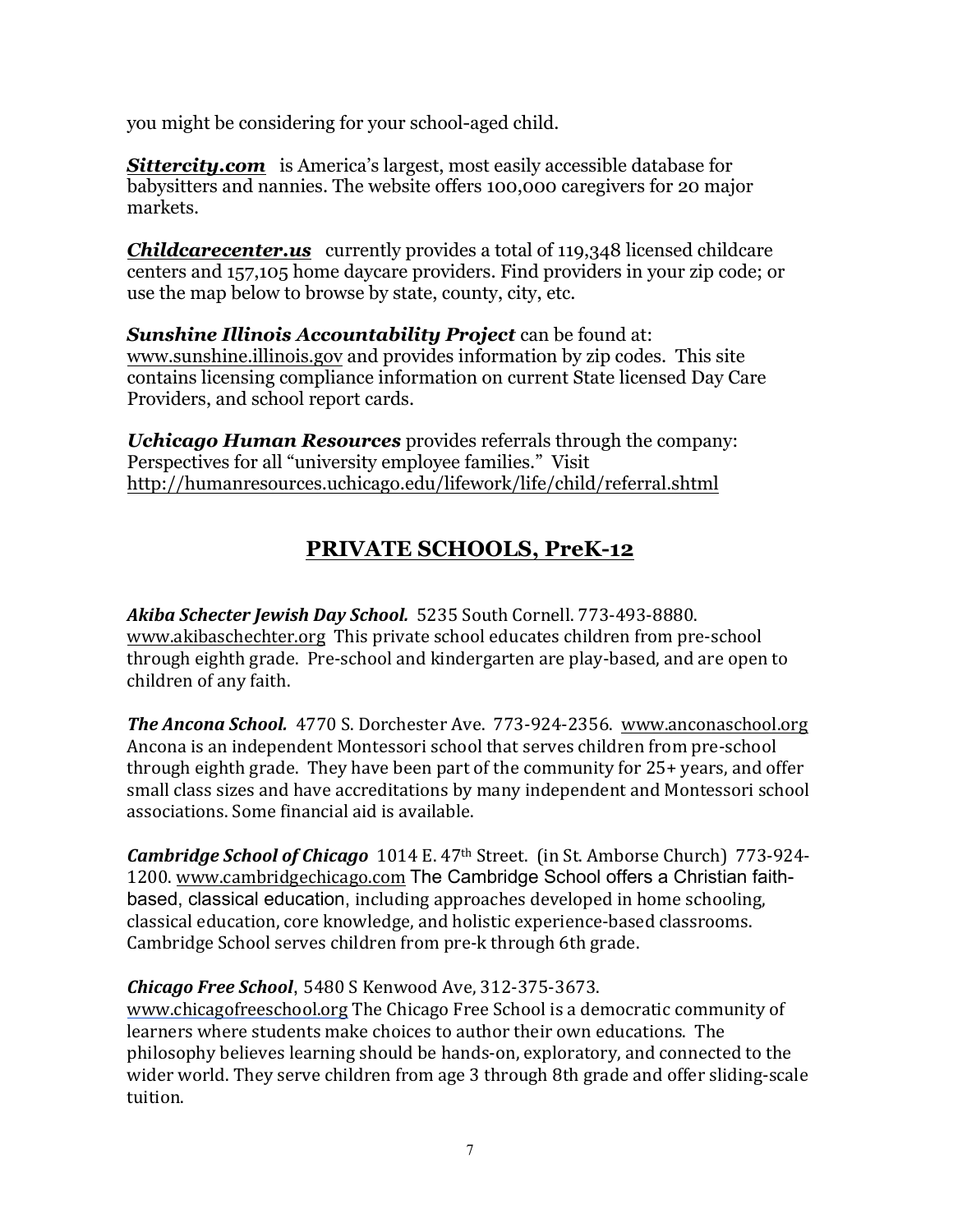*Chicago Jewish Day School (CJDS).* 5959 N Sheridan Road. 773-271-2700. www.chicagojewishdayschool.org CJDS is a multidenominational Jewish day school located in the Edgewater neighborhood on the north side of the city for children from Junior Kindergarten to 8th grade.

**Council Oak School Montessori.** 11030 South Longwood Drive. 773-779-7606. www.CouncilOakMontessori.org Council Oak is an independent Montessori school that serves children from pre-school through eighth grade. It is in the Morgan Park neighborhood.

**Francis W. Parker.** 330 West Webster Avenue. 773-353-3000. www.fwparker.org Parker offers a "compelling educational experience, encompassing the intellectual, emotional, social, physical and moral development of the individual student in the context of community life" to children from junior kindergarten through twelfth.

Henry Booth Bernard Center/Near South Head Start. 2929 S. Wabash Ave. 312-791-0424. Provides pre-school and school readiness for children 3-5 years old.

*Hyde Park Day School.* 6254 S. Ellis Ave. 773-420-2550. www.hydeparkday.org Since January 2000, the full day school program has offered a specialized, educational curriculum for students, ages 6-15, with moderate to severe learning disabilities and who have average to above average intelligence. They recently opened a beautiful, expanded building on  $63<sup>rd</sup>$  street.

**K.A.M. Isaiah Religious School.** 5039 S. Greenwood Ave. KAM also offers a school program for children from kindergarten through tenth grade. Speak to Sarah Cort, scort@kamii.org for further information on admissions.

**Latin School of Chicago.** 59 West North Boulevard. 312-582-6000. www.latinschool.org Latin is co-educational private school that encourages students to love to learn, try their hardest, develop relationships and find balance in their lives. Latin serves children from junior kindergarten through twelfth grade.

## *Morgan Park Academy.* 2153 West 111th Street. 773-881-6700.

www.morganparkacademy.org Morgan Park Academy encourages its students to lead lives of purpose, to learn to work hard, to strive for excellence, and to appreciate the diversity that exists in this world. Morgan Park Academy serves children from grades pre k-12.

Near North Montessori School. 1434 West Division Street. 773-384-1434. www.nnms.org Near North Montessori is an independent Montessori school that serves children from pre-school through eighth grade. Additional programs include before and after school as well as a camp the summer.

*Old St Mary's School.* 1532 South Michigan Avenue. 312-386-1560.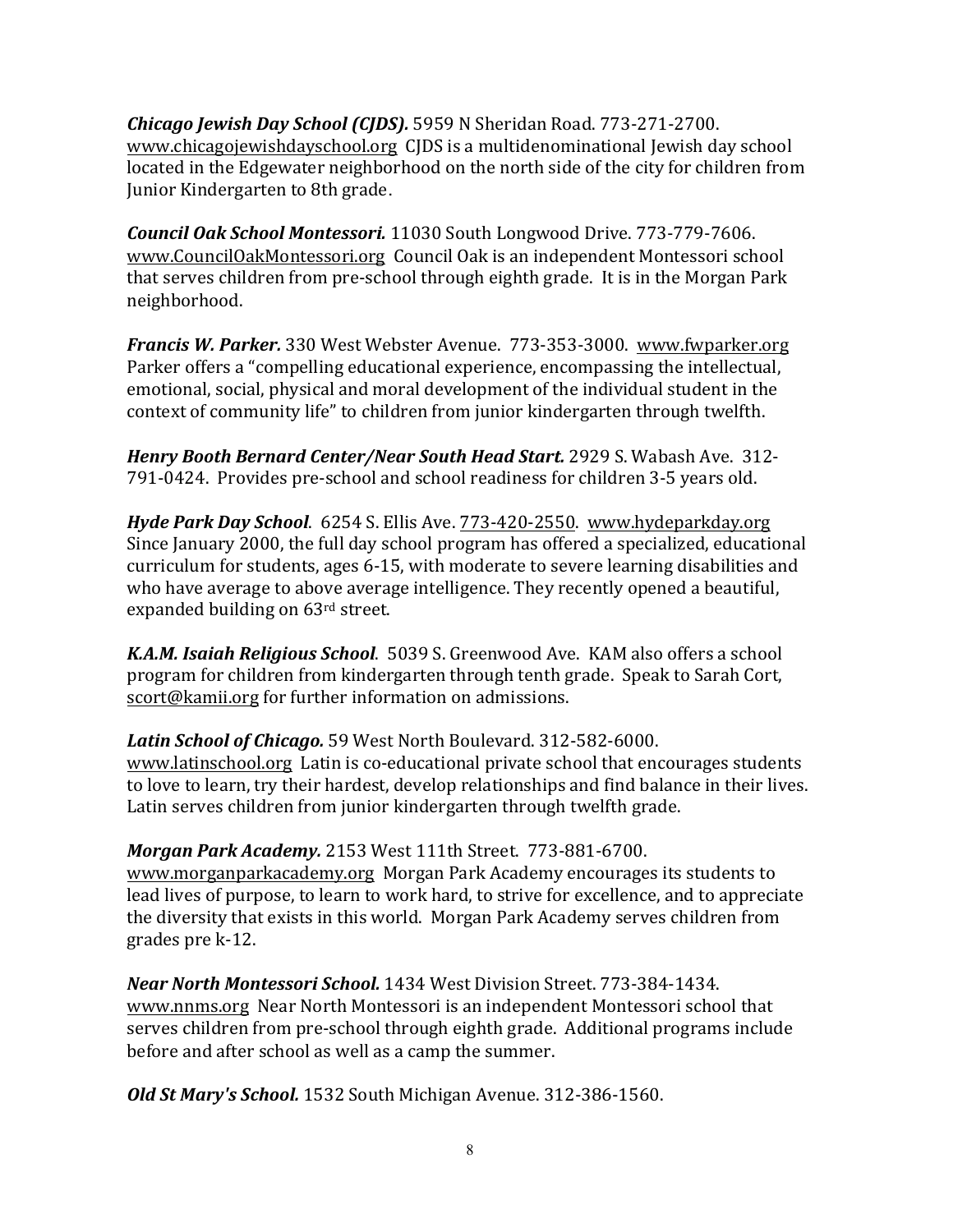www.osmschool.com Old St. Mary's is a parochial school that serves children from pre-k through first grade.

**St Philip Neri School.** 2110 East 72nd Street. 773-288-1138 www.spnschoolchicago.org St. Philip Neri is a Catholic parochial schools that serves children from pre-school through eighth grade.

**St. Thomas the Apostle School.** 5467 S. Woodlawn Avenue. 773-677-1142. www.stapostleschool.com St. Thomas the Apostle is a parochial school that serves children from pre-kindergarten through eighth grade. Additionally, before and after school programs are offered.

*University of Chicago Laboratory Schools.* 1362 E. 59th Street. (Historic Campus for older grades) and 5800 South Stony Island Ave. (New campus for younger children.) 773-702-9450. www.ucls.uchicago.edu The Laboratory Schools offer a rigorous academic program that focuses on character development and the development of critical thinking skills. The Laboratory School serves children from nursery through twelfth grade. Discounts are available for university staff/faculty.

## PUBLIC SCHOOLS, PreK -12

*Children are initially registered in their neighborhood school, based on home address. However, it is also possible to apply for admission to other schools. Some slots are offered based on applications and student test scores, and others* are on a lottery system. The general website for the entire district is CPS.edu. Here are some pages of particular interest:

**Chicago Public Schools (C.P.S.)** Search the on-line directory to find a school of interest.. http://cps.edu/Pages/AboutOurSchools.aspx This location shows neighborhood school boundaries, and also has links to school "report cards" which give student demographics, test scores, and parent survey results. Some limited charter school information is also available.

*Chicago Public Schools Pre-school Programs.* **Early Learning Hotline:****312/229- 1690.**http://cps.edu/schools/earlychildhood/Pages/EarlyChildhood.aspx Information about both free pre-school and fee-based programs in the public school system.

## *CPS Office of Academic Enhancement*

http://cps.edu/AccessAndEnrollment/Pages/OAE.aspx

773-553-2060. This location on the general CPS site explains admission process for CPS magnet, charter, gifted or selective enrollment schools. You also use their online application for any school other than your neighborhood school.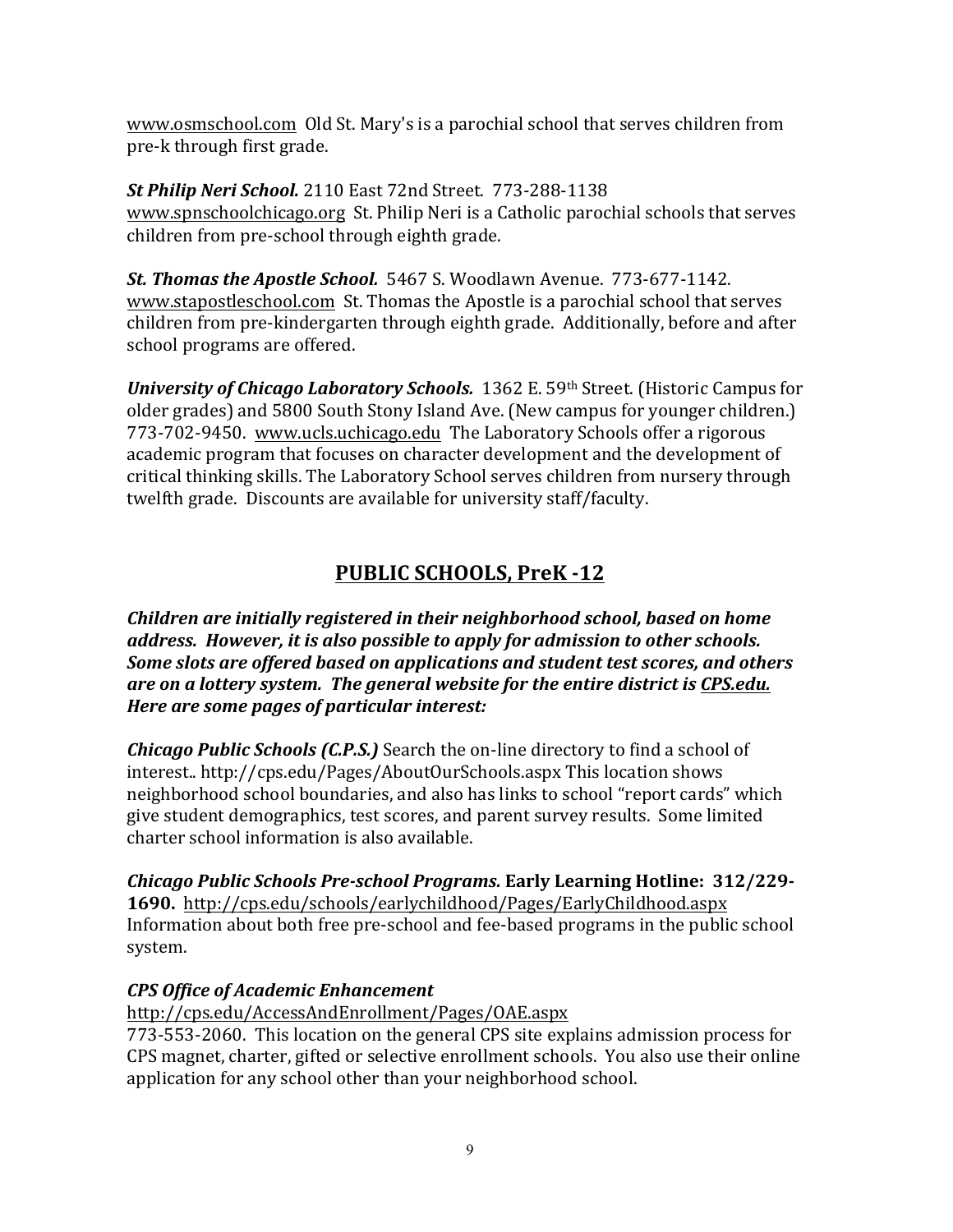## **CULTURAL ACTIVITIES and ORGANIZATIONS**

*57th Street Books. 1301 East 57th Street*. 773/684-1300. www.semcoop.indiebound.com Free story times every Wednesday and Saturday at 10:30am. In addition to weekly storytime, check in-store signs and website for information on a monthly Spanish story time and various author events.

**Bessie Coleman Branch Library.** 731 E. 63rd Street. 312-747-7760

**Beverly Arts Center.** 2407 W. 111th Street. 773-445-3838. www.beverlyartcenter.org This center has exhibits and classes in arts, computers, music, theatre and dance for children ages 3 years old and up.

**The Blackstone Branch Library.** 4904 S. Lake Park Avenue. 312-747-0511. friendsofblackstone.wordpress.com Beginning in the fall, there's toddler story time Thursdays at  $10:30$  am; preschool story time, Tuesdays  $10:30$ , and Weds family story night 3-6. Check website for other special events.

**Chicago Children's Choir/Hyde Park Neighborhood Choir.** Meets at First Unitarian Church, 5650 South Woodlawn Avenue. 312-849-8300 ext. 22. www.ccchoir.org The choir includes children ages  $8$  to  $16$  years of age and performs around the city and region. Contact mstone@cchoir.org or donnawattscchoir@hotmail.com.

*ETA Creative Arts.* 7558 S. South Chicago Avenue. 773-752-3955. www.etacreativearts.org ETA's mission statement: "ETA seeks to be a major cultural resource institution for the preservation, perpetuation, and promulgation of the African American aesthetic in the City of Chicago, the state of Illinois, and the Nation." ETA has adult classes, a Youth Performance workshop, summer arts camp, school partnerships, and school and classroom based programs.

**Experimental Station.** 6100 S. Blackstone. 773-241-6044. www.experimentalstation.org The Experimental Station is "working to build independent cultural infrastructure on the South Side by fostering a dynamic ecology of innovative educational and cultural programs, small business enterprises and community initiatives." They host occasional cultural events and house Blackstone Bicycle Works and a farmer's market.

*Global Explorers.* 4437 N Maplewood. www.globalexplorerskids.org 773-491-2723. Global Explorers is dedicated to providing children with the opportunity to explore the diversity of the world's peoples through classes and workshops, family field trips and events brought to your school or facility.

*Hyde Park Art Center.* 5020 S. Cornell. 773-324-5520. www.hydeparkart.org In addition to housing several art exhibits, Hyde Park Art Center offers creative arts and media classes for preschool through teenage children (and many for adults, as well.) Classes include origami, clay, stenciling, drawing and photography. HYAC also sponsors free "Second Sunday" family art days several times per year—check website for dates.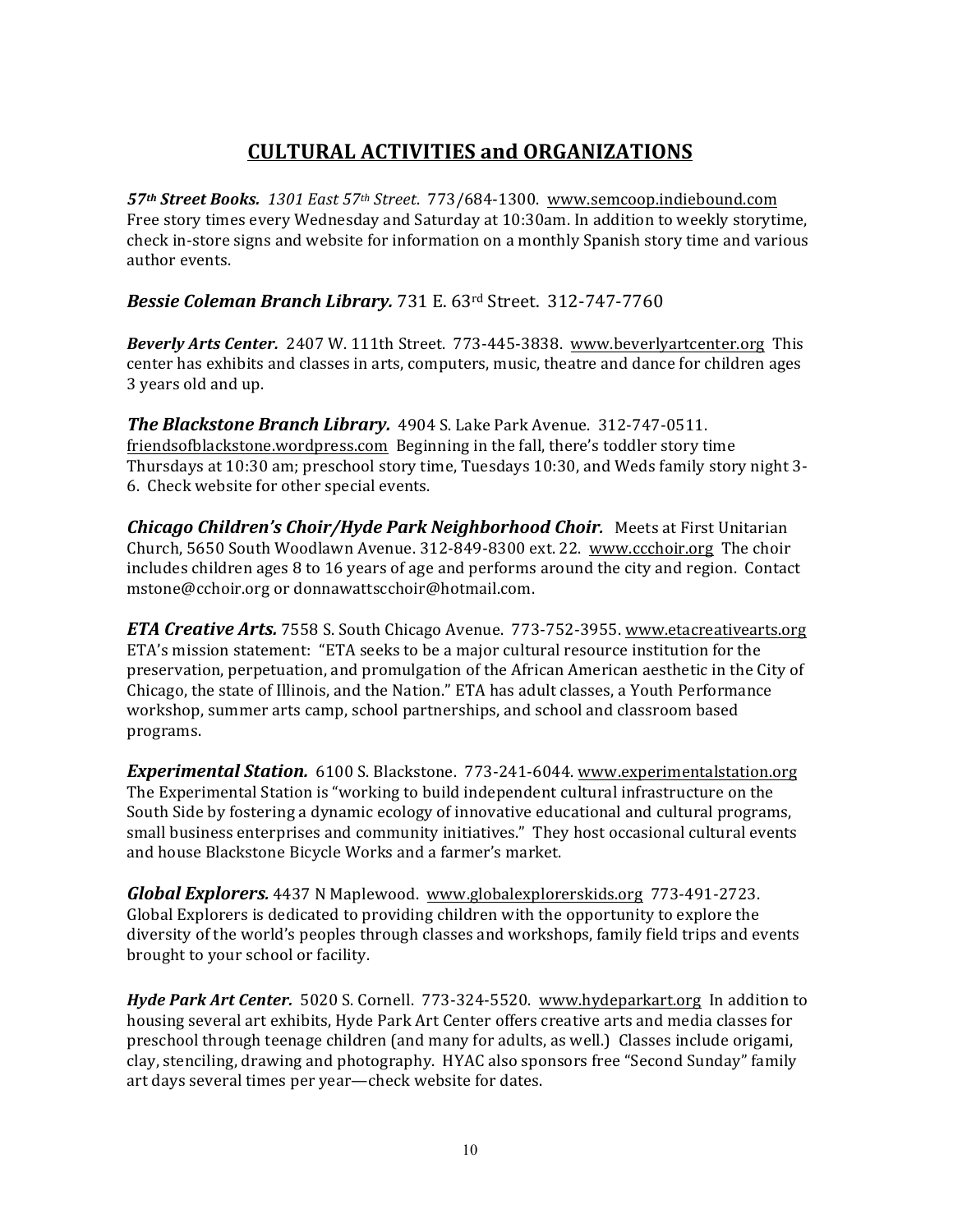Hyde Park School of Ballet. 5650 S. Woodlawn Avenue. 773-493-8498. www.hydeparkschoolofballet.org Creative movement classes for 3 year olds, pre-ballet classes for 4 to 6 year olds and ballet instruction for ages 7 and up (and for grown-ups, too!) Non-ballet classes are also available.

Hyde Park Suzuki Institute. 5500 S. Woodlawn Ave. (Augustana Church.) 773-643-1388. www.hydeparksuzuki.org Musical instruction for children in the violin, viola, cello, piano and guitar beginning at age 3. Offers "Twinkle Stars" introductory music and movement classes for children 2-5.

*Hyde Park Youth Symphony.* 5600 S. Woodlawn Avenue. (Hyde Park Union Church.) 773-562-2369. www.hpys.org Community-based organization providing a high quality arts experience to children on the south side of Chicago. Also provides music programs and performances for elementary students. Email Joyce Norman at gm@hpys.org for further information.

*Kid's Table.* 2337 W. North Avenue. 773-235-COOK (773-235-2665). www.kids-table.com Offers cooking classes for parents, kids and teens, birthday parties and a retail store. The are in Wicker Park.

**Language Stars.** 2105 N. Southport (main office) 1-866-55-STARS. www.languagestars.com Language Stars has classes throughout Chicago offering fun foreign language immersion programs in French, German, Spanish, Chinese and Italian. Their center at 5500 Woodlawn Ave, (in Augustana Lutheran Church), currently offers Spanish and French. For details, email hydepark@languagestars.com.

**Little Black Pearl.** 1060 E. 47<sup>th</sup> Street. 773-285-1211. www.blackpearl.org The mission of Little Black Pearl is to create opportunities for youth and adults to deepen their creative involvement through the arts, cultivate their entrepreneurial skills and use the arts as a means for economic empowerment and community transformation. Offers youth and adult classes.

**Logan Center.** 915 E. 60<sup>th</sup> Street. 773-702-2787. The beautiful new Reva & David Logan Center for the Arts is a hub for a wide variety of arts programming, by both UC and the wider community. There are many performances and activities for families—some free. Check www.arts.uchicago.edu frequently for current offerings.

#### *M.A.D.D. Rhythms Inc. (Making a Difference with Dance)* 773-604-1899.

www.maddrhythms.com MADD offers tap dancing classes for adults and children at their new home in the Harold Washington Cultural Center in Bronzeville, and at Big City Swing in the Near Westside neighborhood. MADD's teen and adult dance troupes perform throughout Chicago; see their website for dates and locations.

Marsha's Music Together. 5480 S. Kenwood Ave. (Hyde Park Neighborhood Club) 773/288-3815. marsha@marshasmusic.com. Marsha's Music Together provides music education for children (from birth to elementary age). Check their website http://marshasmusic.yourvirtuoso.com for tuition prices and class times.

**Merit School of Music.** 38 South Peoria Street. 312-786-9428. www.meritmusic.org Offers music instruction to youth and removes economic barriers that might otherwise prevent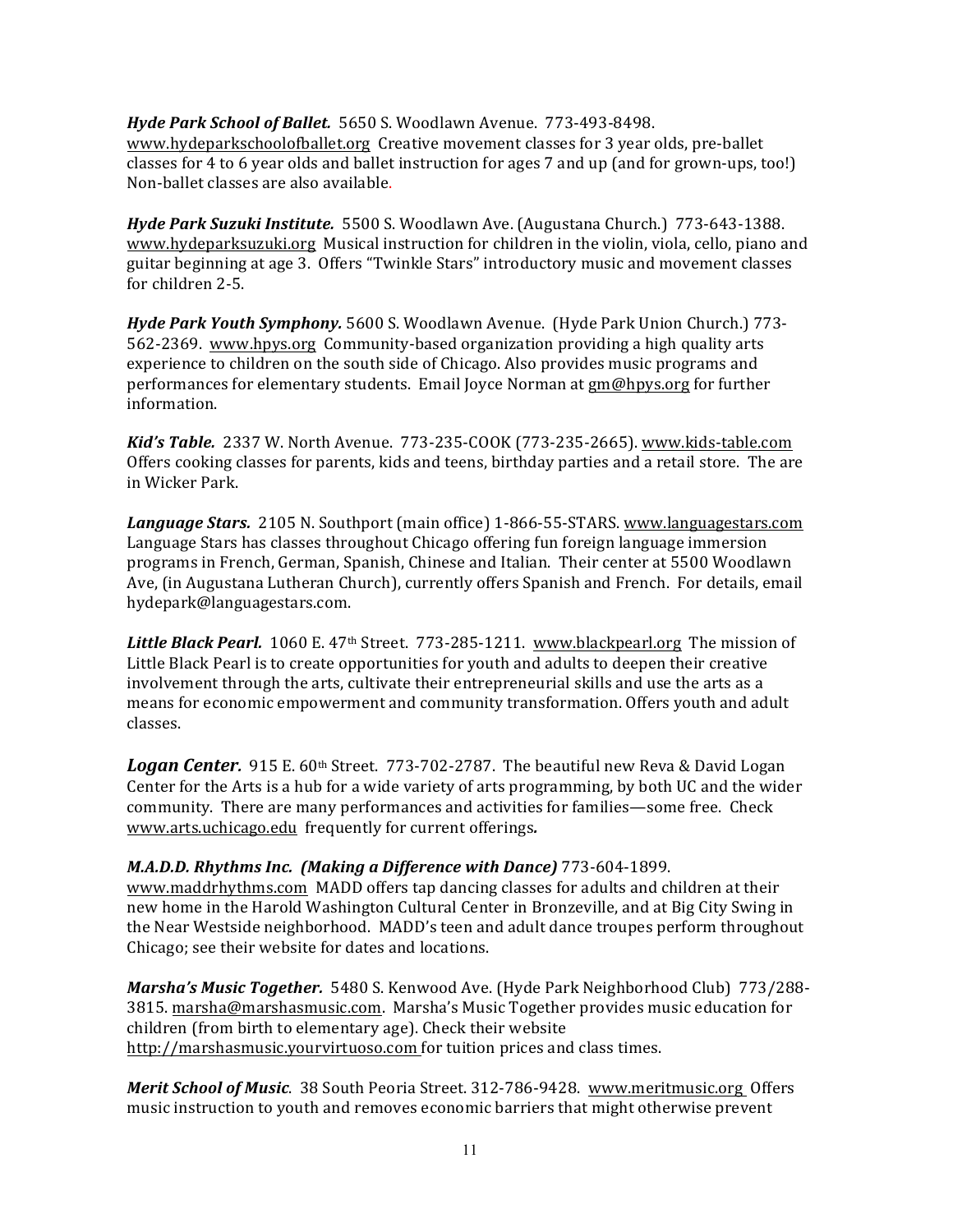children from participating in music.

*Mayfair Academy of Fine Arts.* 8701 S. Bennett Ave 773-768-8701. www.mayfairacademy.net School for the performing arts and music established in 1959. Dance classes for children.

*Music Teachers of Hyde Park.* www.mthp.org provides a listing of music teachers offering private music lessons.

*Muntu Dance Theatre Chicago.* 7127 S. Ellis Ave. 773-241-6080. www.muntu.com The Chicago-based Muntu Dance Theatre performs authentic and progressive interpretations of contemporary and ancient African and African-American dance, music, and folklore. The Muntu Dance Theatre Chicago also offers various classes and workshops.

*Old Town School of Music.* Locations at 4544 North Lincoln Avenue and 909 West Armitage. 773-728-6000. www.oldtownschool.org Offers a variety of classes for adults and children in music, dance, theatre and other areas. The "Wiggleworms" class is a particular favorite for very young children.

Rockefeller Memorial Chapel, 5850 S. Woodlawn. 773-702-2100. www.rockefeller.uchicago.edu/ In addition to Sunday services and regular meditation classes, the Chapel presents many free concerts and series featuring their choir, organ and carillon (bells.) Intrepid explorers can even climb the bell tower and sit with the Carillon player for their daily noon concerts.

**Russell Talbert Dance Studio.** 125 E. 26th Street. 773-485-5868. www.rtdancestudio.org The Center offers instruction in multiple forms of dance to students ages 5 through adult.

61<sup>st</sup> Street Farmer's Market. 61<sup>st</sup> street, from Dorchester to Blackstone. Saturdays, May-Dec., 9-2. This flourishing farmer's market also features family activities, music and chef demonstrations. Visit www.experimentalstation.org/farmers-market for schedule. LINK cards are accepted, and purchases are matched up to \$25. A smaller market operates indoors at Experimental Station in the winter and early spring.

South Shore Cultural Center. 7059 South Shore Drive. 773-256-0149. The South Shore Cultural Center offers programs for youth, professional performances, exhibits, educational and cultural activities for the community. Classes for youth and adults. There's a beach, golf and tennis courts, a pool and gardens on the grounds.

## **MUSEUMS**

*Chicago's* many museums are a great educational and recreational activity for families. *However, admission can be expensive (free museums are noted.) If you will be using a museum frequently, you may want to consider purchasing a membership as a cost-saving measure. Many museums also offer discounts for educators or students, and free or*  reduced price days, so check their websites or ask. The Chicago Public Library has a *program called "Museum Passports" that lets you borrow a free admission pass for 4 to a museum.* These passes are very popular, so speak to the librarian about when you have *the best chance of getting the museum of your choice.*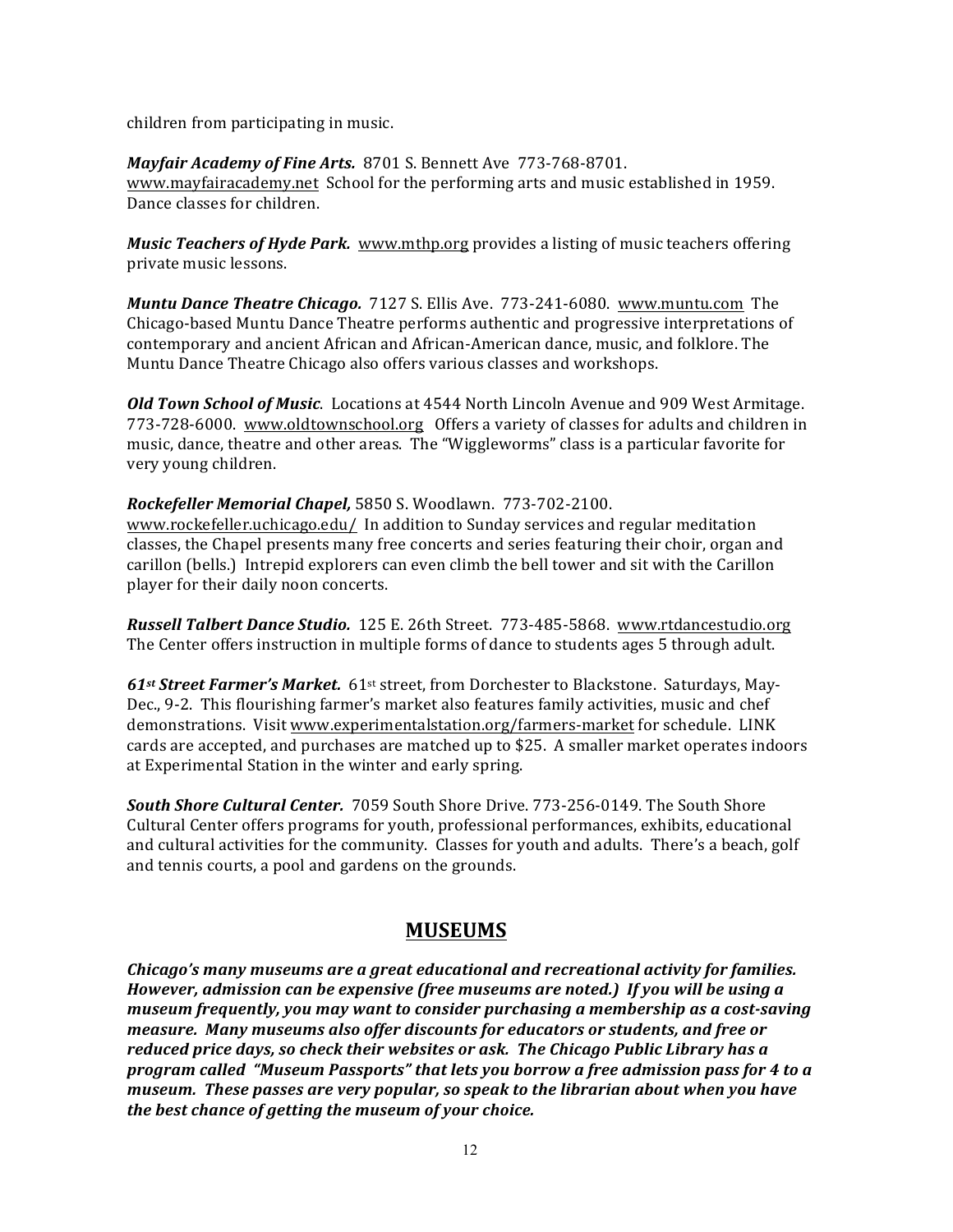Adler Planetarium and Astronomy Museum. 1300 S. Lake Shore Drive. 312-922-STAR. www.adlerplanetarium.org

**Art Institute of Chicago.** 111 S. Michigan Ave. 312-443-3600. www.artic.edu The art institute has many activities for children of various ages, and children's admission (up to age 14) is always free with a paying adult.

*Bronzeville Children's Museum.* 9301 S. Stony Island Blvd. 773-721-9301. www.bronzevillechildrensmuseum.com The first and only African American children's museum in the country.

**Brookfield Zoo.** 1st Ave. And 31st Street, Brookfield, IL. 708-688-8000. www.brookfieldzoo.org 

**Center Space Gallery at Gallery 37.** 66 E. Randolph. 773-534-8624. www.37advanced.org Admission is free, and they have arts education for high-schoolers.

**Chicago ArchiCenter.** 224 S. Michigan Ave. 312-922-3432. www.architecture.org Admission is free. The ArchiCenter also offers paid architectural tours by bus, boat and foot.

**Chicago Children's Museum.** 700E. Grand Ave. 312-527-1000. This large children's museum is in Navy Pier, which also houses a treasure trove of fun activities www.chicagochildrensmuseum.org

**Chicago Cultural Center.** 78 E. Washington St. 312-744-6630. www.chicagoculturalcenter.org Admission is free. Various art exhibits and free performances are held here.

**Chicago History Museum.** 1601 N. Clark St. 312-642-4600. www.chicagohistory.org Admission is free for kids under 12.

*City Gallery at the Historic Water Tower.* 806 N. Michigan Ave. www.cityof chicago.org Free museum and self-guided tour.

**DuSable Museum of African American History.** 740 E. 56th Place. 773-947-0600. www.dusablemuseum.org The only major independent institution in Chicago established to preserve and interpret the historical experiences and achievements of African Americans. Kids 5 and under are free, and it's free for everyone on Sundays.

**Field Museum.** 1400 S. Lake Shore Drive. 312-922-9410. www.fieldmuseum.org The museum offers a variety of family programming.

*Frank Lloyd Wright Robie House.* 5757 S. Woodlawn Avenue. www.gowright.org Tickets can be bought for tours, or for various inexpensive family events.

*Garfield Park Conservatory.* 300 N. Central Park Ave. 312-746-5100. www.garfieldconservatory.org Admission is free. Check website for special events.

**Glessner and Clarke House Museum.** www.glessnerhouse.org The city's oldest surviving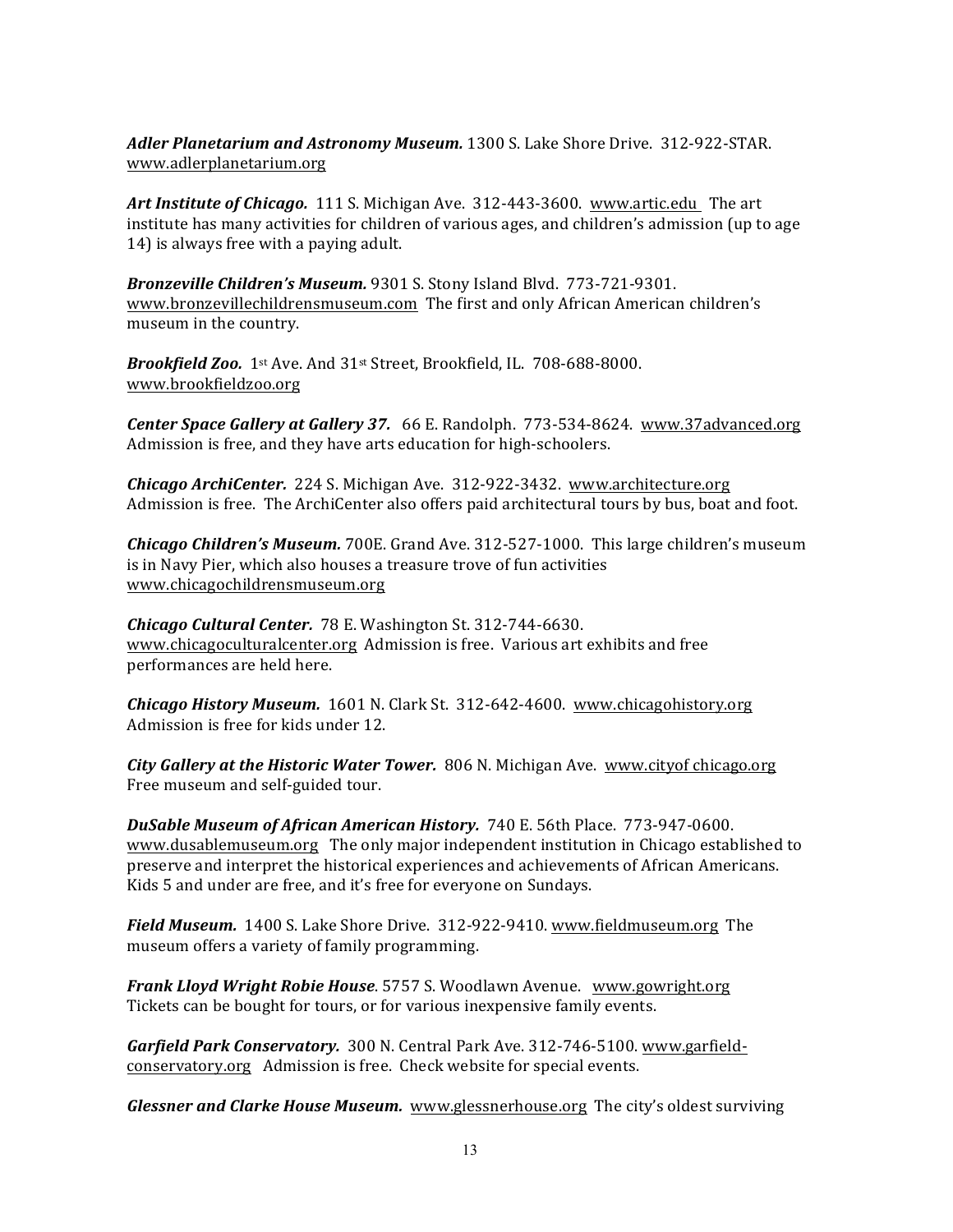building located in Chicago's Women's Park and Gardens.

Hull House Museum. 800 S. Halsted Street. 312-413-5353. www.hullhousemuseum.org Teaches kids Chicago history, and how one person can make a difference. Admission is a suggested donation.

*Illinois Holocaust Museum.* 9603 Woods Dr. Skokie, IL. 847-967-4800. www.ilholocaustmuseum.org

Lincoln Park Zoo. 2001 N. Clark St. 312-742-2000. www.lpzoo.com Admission is free, but there is a parking charge.

**National Museum of Mexican Art.** 1852 W. 19th Street. 312-738-1503. www.nationalmuseumofmexicanart.org The National Museum of Mexican Art is the nation's largest Latino arts institute. Admission is free.

*Museum of Science and Industry.* 57th and Lake Shore Drive. 773-684-1414. www.msichicago.org. There are live science demos throughout the museum, and young children can happily spend many hours in the downstairs Idea Center.

*Museum of Contemporary Art.* 220 E. Chicago Ave. 312-280-2660. www.mcachicago.org Kids 12 and under visit free, and it's free for everyone on Tuesdays.

**Oriental Institute.** 1155 E. 58<sup>th</sup> Street. 773-702-9514. www.oi.uchicago.edu The museum offers special family events. A schedule can be found on the website. Additionally, the museum offers self-guided activities for families. The Family Activity Card directs parents and children to search for and then make discoveries about specific artifacts on view in the museum. Admission is a suggested donation.

**Peggy Notebaert Nature Museum.** 2430 N. Cannon Drive. 773-755-5100. www.naturemusuem.org

**Pullman Historical District & Visitor Center.** 112 Street and Cottage Grove. 773-795-8901. www.pullmanil.org Houses historical artifacts from tycoon George Pullman's home and model town.

#### *Smart Museum of Art.* 5550 S. Greenwood. 773-702-0200.

www.smartmuseum.uchicago.edu The Smart Museum of Art is a small museum with frequently changing exhibits. They offer a fun gallery guide activity, summer art days, and occasional family events during the school year. Check out the SmartKids link on their site for additional activities. Admission is free.

**Shedd Aquarium.** 1200 S. Lake Shore Drive. 312-939-2438. www.sheddaquarium.org

**Spertus Museum.** 618 S. Michigan Ave. 312-322-1700. www.spertus.edu Explores Jewish learning and culture. Admission is free.

*Swedish American Museum and Children's Museum of Immigration.* 5211 N. Clark Street. 773-728-8111. www.samac.org The Children's Museum of Immigration is an interactive, hands-on museum for children ages 3-12.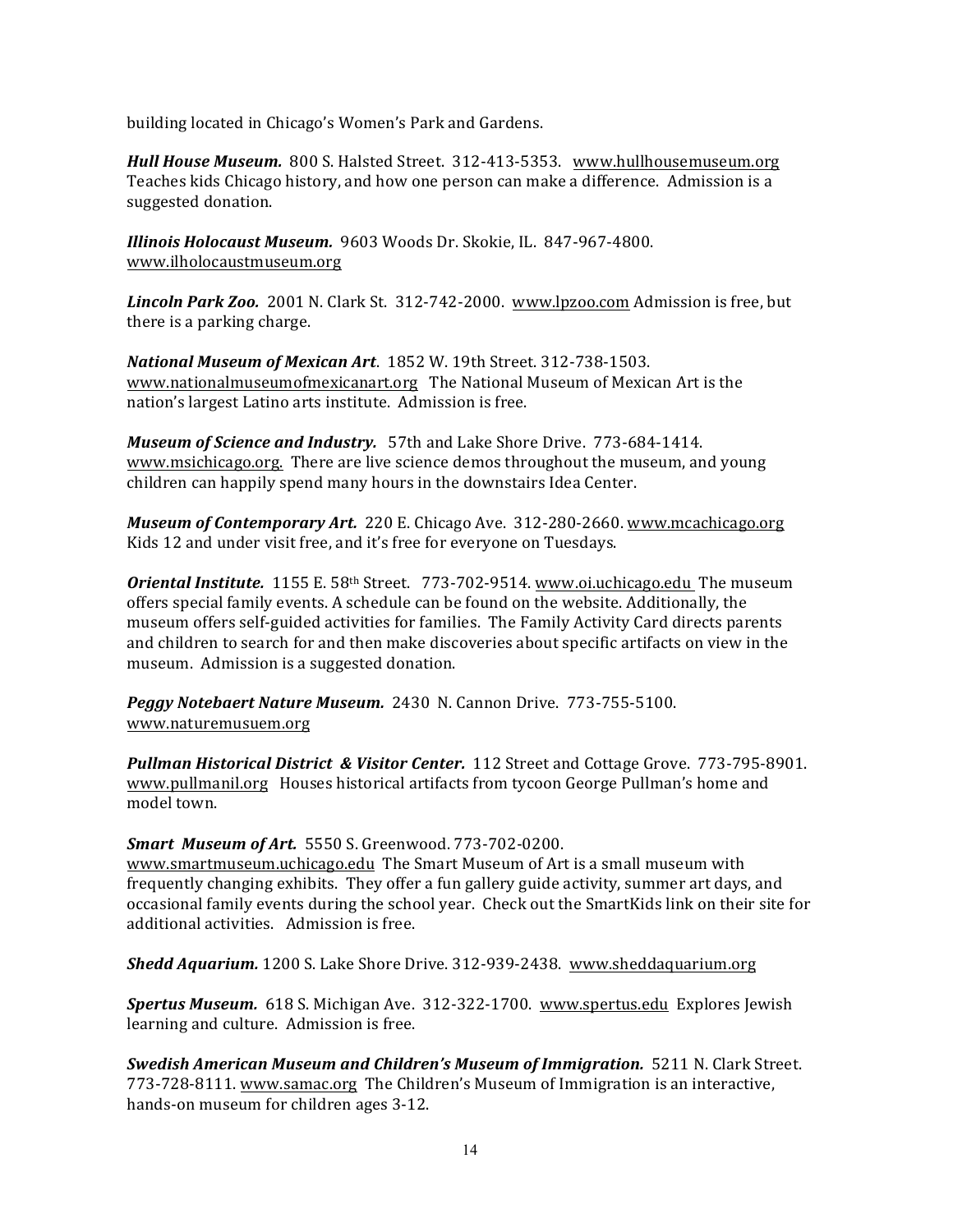#### **SPORTS AND RECREATION** *(includes after school programs)*

*@rtifice* 6450 S. Stony Island Ave. artificechicago@gmail.com UChicago grad students and staff created this a community tech center in the Woodlawn neighborhood that teaches youth 10 and up how to create websites, make video games, build robots, repair computers, and more. The drop-in center is free, and is open Tuesday and Wednesday from 4 to 6 PM. They also have Robotics clubs at Ray Elementary and Hyde Park Neighborhood Club. The Ray club is \$75 a quarter, and the HPNC club is part of membership.

*AYSO Soccer, Region 751.* www.ayso751.org This league offers soccer practices and games in Hyde Park for children ages 4 and up.

**LA Fitness.** 1301 E. 47<sup>th</sup> St. 773-924-9889, and 5235 S Harper Ave (773) 358-4228. www.lafitness.com Now there are 2 LA Fitness Centers in the Hyde Park Area. Memberships include access to classes, pool and tennis courts, and allow you to visit other LA Fitness sites around the city. Childcare is available while you work out, for an extra fee.

**Chicago Park District.** www.chicagoparkdistrict.com Chicago has one of the largest Public Parks systems in the country. They offer a huge array of summer camps and low-cost classes in a variety of areas, as well as many free family events. Check their website for park locations and information about classes and special programs. Seasonal offerings include a pool with a water slide at the Washington Park location, and a skating rink on the Midway.

**Chicago Youth Lacrosse.** 773-529-2498. *www.chicagoyouthlacrosse.com* CYL offers clinics, camps and seasonal programs for boys and girls, grades K-H.S. All skill levels are welcome. CYL recently began programs in Hyde Park.

*Children's Rendezvous.* 5039 S. Greenwood Avenue. 773-924-2832. www.crvhydepark.com Offers before and after school care as well as care on days off from school.

*Enso Yoga and Martial Arts Studio.* 412 S. Wells. 312-427-3676. www.ensostudio.com Yoga and martial arts instruction for children as young as 4. Or you can try their family class, and learn along with your child!

**Fitzgerald's Martial Arts.** 1742 E. 55th Street. 773-643-5648. www.fitzgeraldsmartialarts.com Offers instruction in martial arts/Tang Soo Do.

Future World Learning Centers. 1744 E. 55th Street. 773-256-1570. www.fwkids.org After-school program and summer camp for school-aged children.

Gymboree. 600 W. Roosevelt Road, 2nd Floor. 312-834-0000. www.gymboreeclasses.com Play, music and art classes for children.

Hyde Park Jewish Community Center (JCC). 5200 S. Hyde Park Blvd. 773-753-3080. www.gojcc.org Serves more than 33,000 individuals and families through its parent/child classes, enrichment and vacation day programs, summer camp, sports and recreation leagues, adult classes and family events.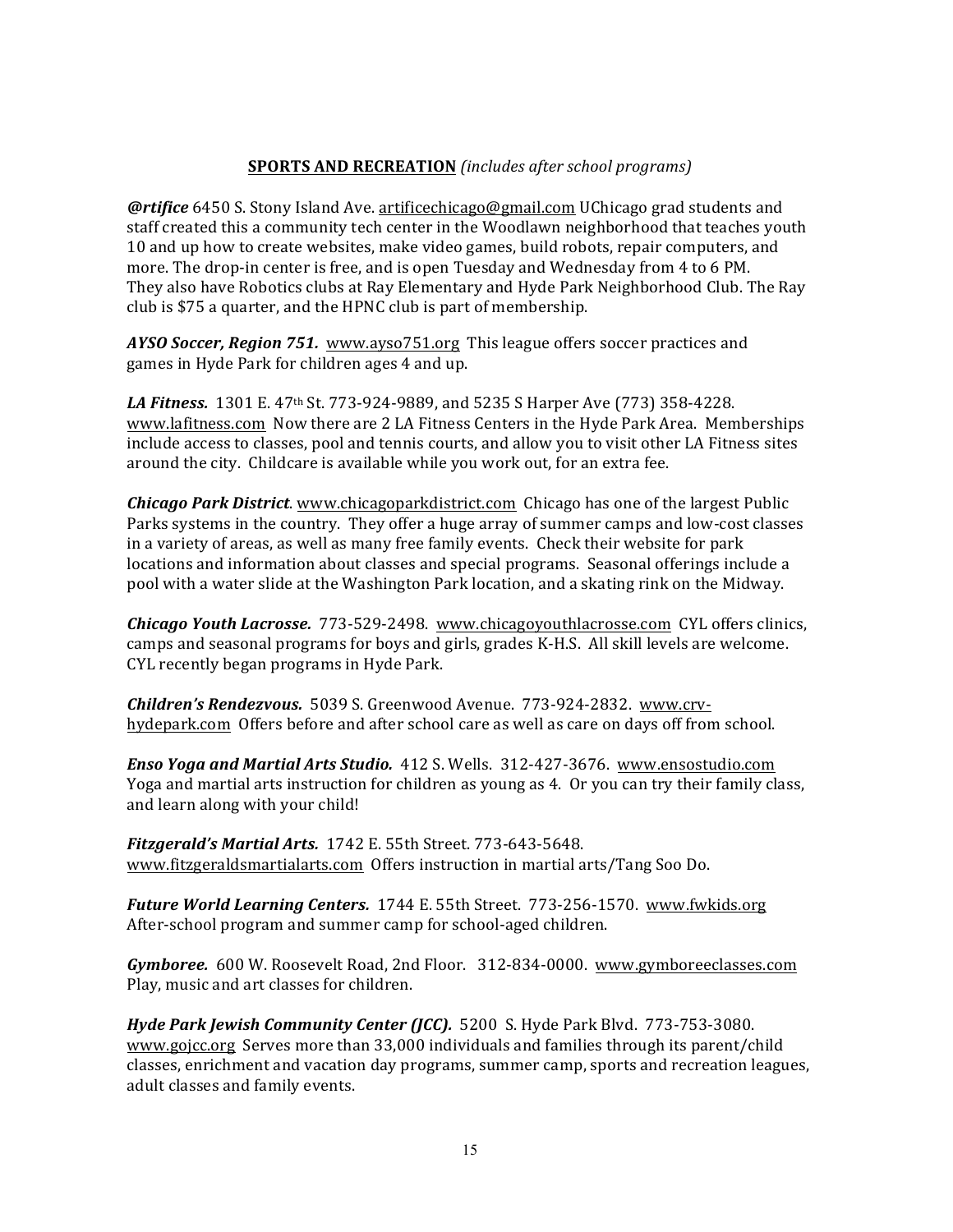**Hyde Park/Kenwood Baseball.** www.hpklegends.org This league offers T-Ball, Pee Wee and Little League for boys and girls.

Hyde Park Neighborhood Club. 5480 S. Kenwood. 773-643-4062. www.hpnclub.org Provides recreational and extra-curricular programs for toddlers through teens, including a tot-lot, before and after school care, summer camps, music and dance lessons, and sports instruction. Fees range quite a bit, and include a punch card system.

**Ivy Garden After School Center, LLC.** 625 W 31<sup>st</sup> Street. 312-225-0707. After school programs for children 6-14 years old.

Lil' Kickers. 877-545-5457. www.lilkickers.com Lil' Kickers is a year round non-competitive, introductory soccer and movement skills program for boys and girls ages  $18$  months to  $9$ years old. Offers programs at the Hyde Park Neighborhood Club for the Hyde Park community.

*Maggie Daley Park* 337 East Randolph Street http://maggiedaleypark.com Right next to Millennium Park, the new Maggie Daley Park needs a listing of its own. The park features many play structures (divided by reccomended age) a skating ribbon, climbing wall and minature golf, along with family programming all year. The park is free—some activities have low cost rental equipment.

**METROsquash** 6100 S. Cottage Grove Ave., 773/241-5150. www.metrosquash.org METROsquash uses the sport of squash as a hook to engage  $5<sup>th-12<sup>th</sup></sup>$  grade students using the combination of squash and academic instruction along with mentoring, cultural enrichment, and community service to help students put their best foot forward. They meet at least three days a week after school with one-on-one mentoring and weekend activities. The program is free. Come visit their beautiful new building.

*Millennium Park.* 201 E. Randolph St. 312-742-2963. www.millenniumpark.org Along with public art exhibits and extensive gardens, Millennium Park offers free concerts and family programs, especially in the summer months. Playing in the fountain is also a kidpleaser.

#### **South Side YMCA.** 6330 Stony Island Avenue. 773-947-0700.

www.ymcachicago.org/southside YMCA programs include child care, preschool, Sears Family Nights, a summer day camp, youth swim lessons and sports programs for kids. The YMCA also has an indoor pool, family swim time and mini-golf course. They offer a membership discount for university families.

**University of Chicago Swim School.** Ratners Athletic Center, 5530 S. Ellis. 773-702-4657. www.athletics.uchicago.edu/aquatics/aquatics-swimschool.htm Swimming instruction offered by the University of Chicago Swim Team coaches and members of the Men's and Women's Varsity Swimming Teams. \$75/child. Ages 3 through adult.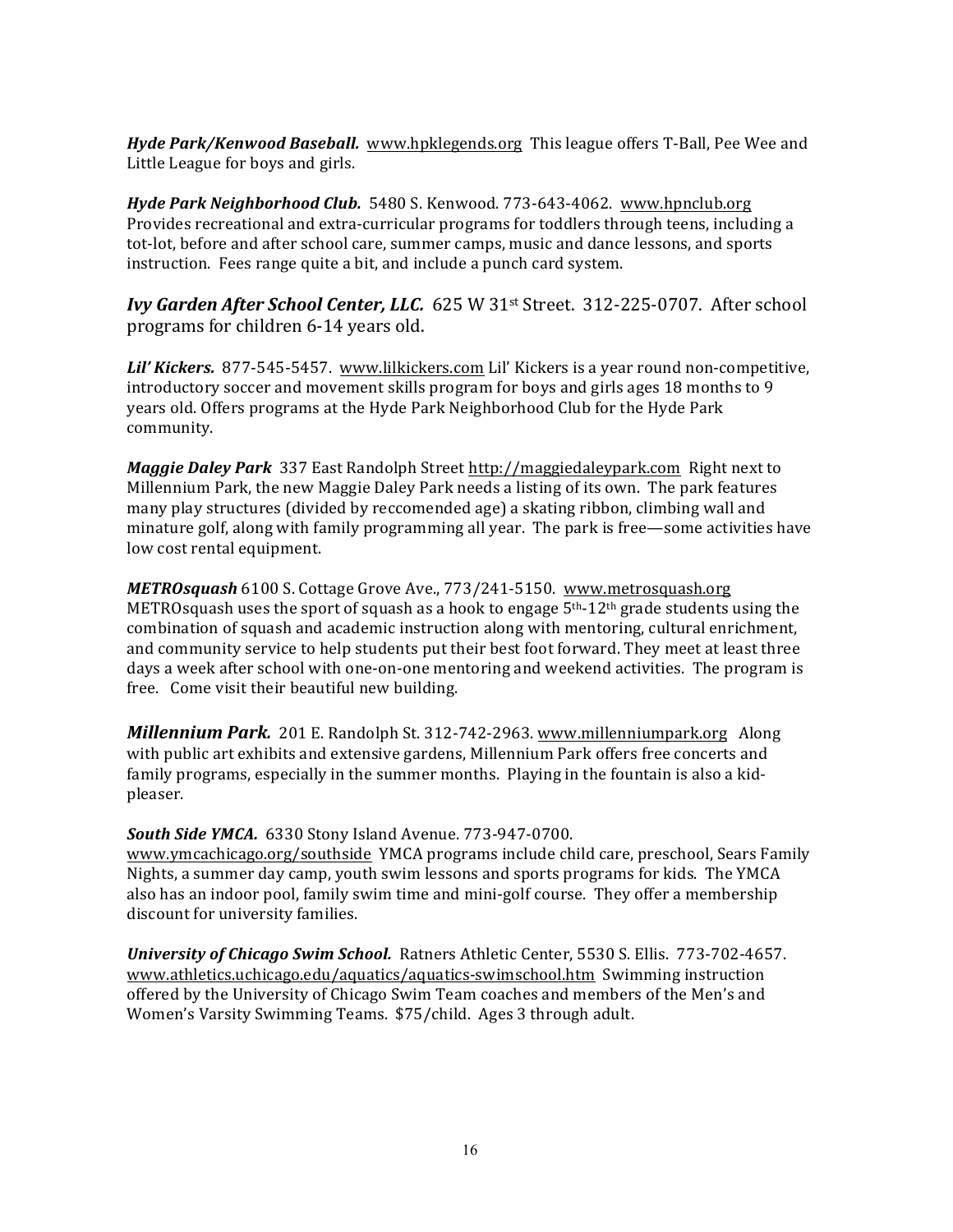## **RESOURCES FOR EXPECTANT PARENTS**

**University of Chicago Hospitals.** 773-702-9200. www.uchospitals.edu Special classes for expectant families are offered at the University of Chicago Hospitals. Early registration is recommended, and advance payment is required for classes requiring tuition. Classes include Lamaze, labor prep, infant care, breastfeeding and a birth room tours.

**Swedish Covenant Hospitals.** 5145 N. California Ave. 773-989-6200. Swedish Covenant offers a family birthing center, midwives, and childbirth classes. www.schosp.org

**Birthways-Labor Support and Postpartum Doula Services.** 3717 N. Ravenswood. 888-506-0607. www.birthwaysinc.com This is Chicago's oldest and largest community of labor support and postpartum doulas. Services include childbirth education, breastfeeding support, parenting support and classes for expectant parents. Birthways has a new Parent Resource Center that offers classes on a variety of topics including infant sign language and cloth diapering.

*Rush University Medical Center.* 1650 W. Harrison.312-942-2336. www.rush.edu Resources at Rush include birth center tours, breastfeeding classes, cesarean birth classes, childbirth education, infant/child CPR classes, prenatal classes and therapeutic massage.

*Northwestern Memorial Hospital & Prentice Women's Hospital*. 251 E. Huron.877-926- 4664. www.nmh.org Resources include new mom support groups and a variety of classes.

## **PARENT GROUPS AND RESOURCES**

*Fussy Baby Network.* http://www.erikson.edu/fussybaby/ Hotline: 888-431-BABY (2229). This network, run by the Erikson Institute, offers parents of fussy babies assistance and support through the hotline, clinics at the University of Chicago Children's Hospital, home visits and parent support groups.

**Chicago Kids.com** This website has an exhaustive list of family friendly activities going on in the city, along with some good discount deals. You can sign up for their newsletter.

**Hyde Park Parent Support Network.** www.hydeparkpsn.org Parent Support Network (PSN) is a volunteer-run organization for parents of babies and young children from Hyde Park and surrounding neighborhoods. PSN offers a playroom in the First Unitarian Church at 5650 S. Woodlawn. The group's message board provides a forum for asking parenting questions, sharing child-related information, and exchanging baby items. Examples of past PSN activities include holiday parties, weekly art projects, a field trip to a local fire station, and a monthly book club. There's a sliding scale for membership dues.

*Kids In Danger.* www.kidsindanger.org This local organization tracks child product recalls, distributes information on unsafe products (including those 'hand me downs' that may have been recalled but the information about them is no longer up.) It was founded by two GSB faculty members.

*MOCHA.* www.mochallergies.org Mothers of Children Having Allergies is a group of parents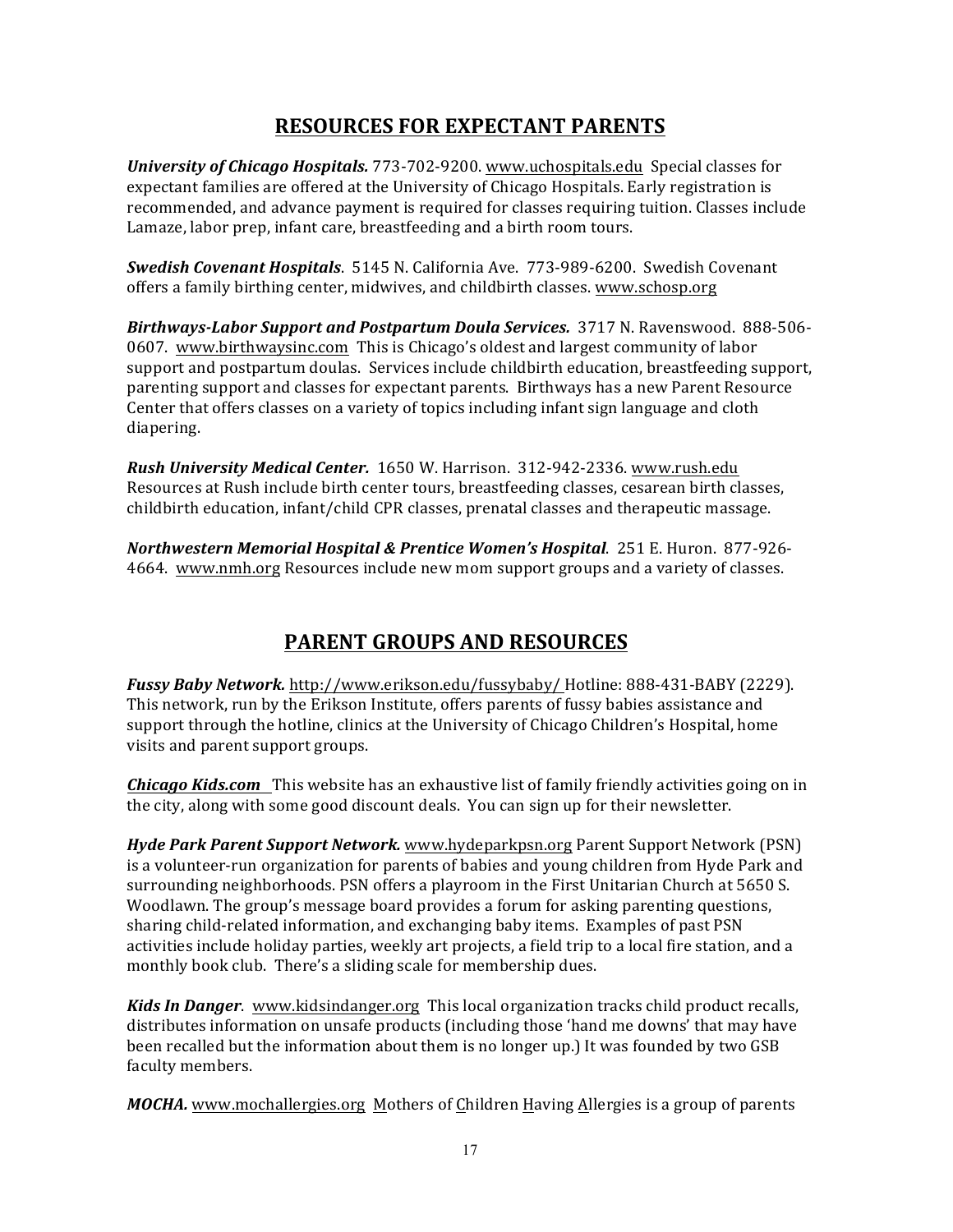of children with food allergies, sharing information, and supporting each other.

*Mocha Moms.* Mocha Moms is a support group for stay-at-home mothers of color. For information, visit their website at www.mochamoms.org

**Smart Love Parenting.** 800 W. Buena Ave. 773-665-8052. www.smartloveparent.org. Offers counseling, parent education seminars, courses in child development, parent support groups and publications on infants/toddlers, school-age children, and preteens and teens.

*Student Parent Group.* Registered Student Organization sponsored by UChicagoGRAD supports students and their families. Join the student parent listserv https://lists.uchicago.edu/web/info/studentparents

**The University of Chicago Family Resource Center**. 773-795-5437. 950 E. 61st Street, 1st Floor http://grad.uchicago.edu/life\_community/student\_parents/family\_resource\_center/ The Center is administered by Uchicago Grad. A drop-in Center is open from 9 am to 5 pm weekdays during the academic year, and 10-4 Saturday. (Summer hours are 10-4, Mon-Fri) The FRC welcomes graduate student parents affiliated with the University of Chicago, as well as faculty, staff and alumni families. The Center's mission is to create a welcoming space where families from the university community can access resources, information and supportive programming and services. FRC offers a spacious playroom and many free or lowcost classes and activities. There is a membership fee for employees and alumni; students and post docs join for free. For more information or to register your family for activities, playgroups and classes, contact director Lizanne Phalen at lizannep@uchicago.edu.

## **EDUCATION RESOURCES**

**ACLS Medical Training – Safety Resource.** Use this website as a resource for learning how to best protect your children and keep them safe. https://www.aclsmedicaltraining.com/parentnew-medical-profession.

**Chicago Public Library.** www.chipublib.org Use this site to find library branches and activities, but also to find the location and request particular publications, and even to view primary source documents online.

*Hyde Park-Kenwood Community Conference Schools and Education Committee.* www.hydepark.org The Committee is heavily involved with promoting, growing and helping Local School Councils (LSC). The general HYKCC newsletter is also a good source of information about community events.

Hyde Park Historical Society. 5529 S. Lake Park Ave. 773-493-1893. www.hydeparkhistory.org The historical society has weekend visiting hours, and access to their archives. They also have a newsletter, and host several talks and events. They are happy to help older children with history papers, and even sponsor some contests and a scholarship.

**LMAIS (Lake Michigan Association of Independent Schools)** www.lmais.org Many of the Chicago area independent schools are a part of this organization. The website provides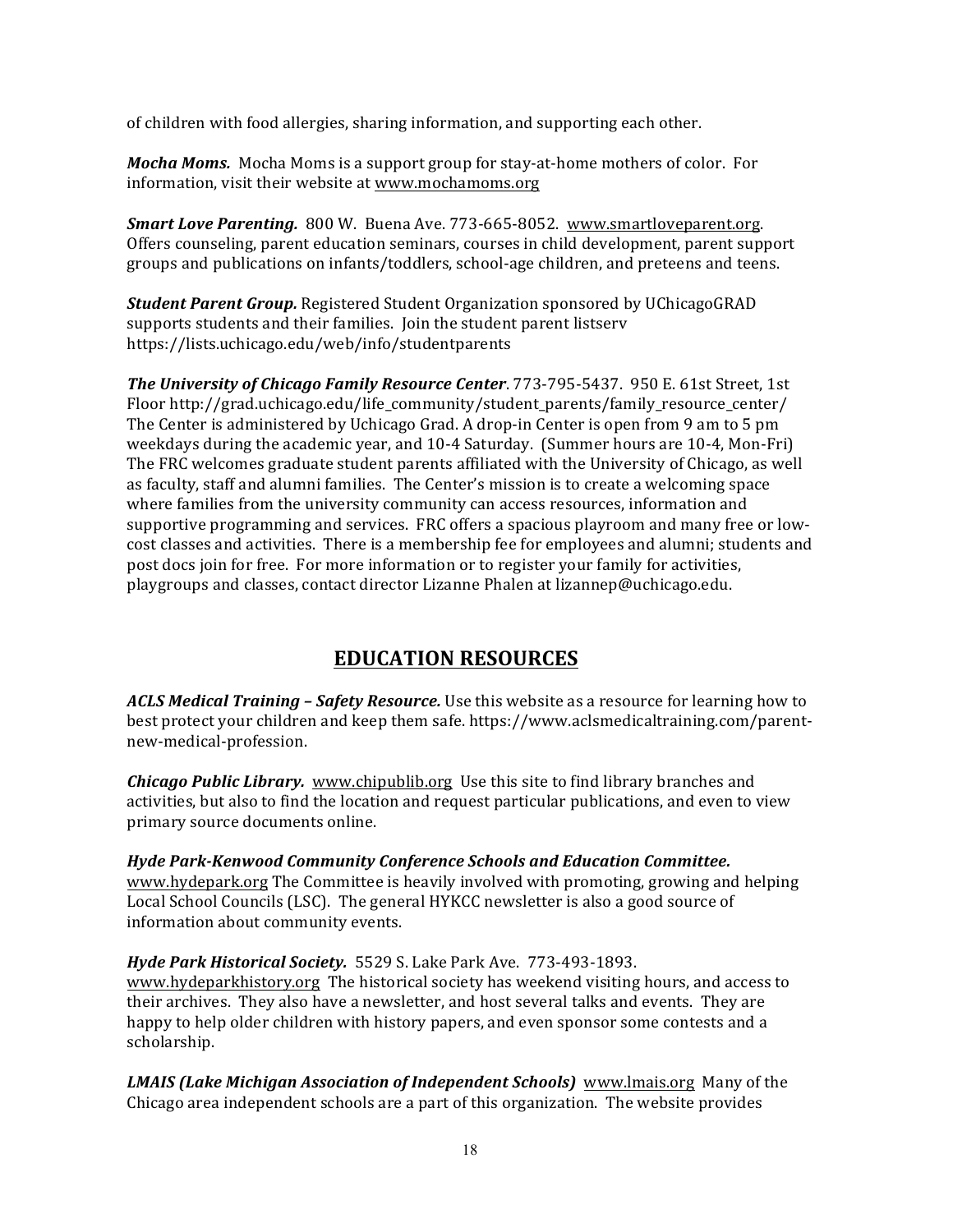information about these schools.

*Kumon.* 1525 E. 55<sup>th</sup> Street, Ste. 202. www.kumon.com Kumon offers after school reading and math programs to help children master fundamental skills. Call or email eahme1@ikumon.com 773-955-7010 to set up an appointment.

**Planet Esme.** www.planetesme.com This website offers book recommendations and advice on encouraging reading. They also sponsor occasional author events at their Northside location. Creator Esme Codell is an educator and author of "Educating Esme" and "How to Get Your Child to Love Reading."

Ridge Historical Society Museum. 10621 S. Seeley Ave. 773-881-1675 www.ridgehistoricalsociety.org Preserves and promotes the history of the Chicago neighborhoods of Beverly Hills, Morgan Park and Washington Heights with talks and special events.

## **TRANSPORTATION**

**Checker Cab.** 312-CHECKER or online www.checkertaxichicago.com

*Yellow Cab.* 312-TAXICAB (829-4222) or book online at www.yellowcabchicago.com

*AMTRAK.* 800-USA-RAIL. 225 S. Canal St. www.amtrak.com Kids under 12 are half price with adult fare.

**Zip Car.** If you only need to drive once in a while, consider signing up for this car sharing program. There are many locations in and around Hyde Park, and they give a special disocunt to Uchicago community. www.zipcar.com/uofc

*Greyhound Bus.* 312-408-5821. 630 W. Harrison St. www.greyhound.com

*Metra.* www.metrarail.com Metra runs several commuter train lines. Metra Electric goes to the loop. Children under 12 are free on weekends and holidays, and otherwise half price.

**Omega Airport Shuttle.** 773-734-6688. www.omegashuttle.com This is a shuttle that picks up in Hyde Park and travels to the airports. You can now book a trip online. Note travel times to airport.

*RTA Trip planner* tripsweb.rta.chicago.com This is a very useful site that allows you to plan a trip using Metra, CTA and PACE busses and trains. Or you could call for help at  $(312)$  836-7000

*University of Chicago Bus Routes.* www.safety-security.uchicago.edu/transportation/ CTA bus routes  $171$ ,  $170$  and  $172$  are free to anyone with University ID, as is rte  $192$  to the loop. There is also a free Hospital Shuttle Service that goes south to remote parking lots, and a Nightride shuttle after 5. (The free shuttles are available to anyone, regardless of whether you have a Uchicago id.) Check website for routes and schedules.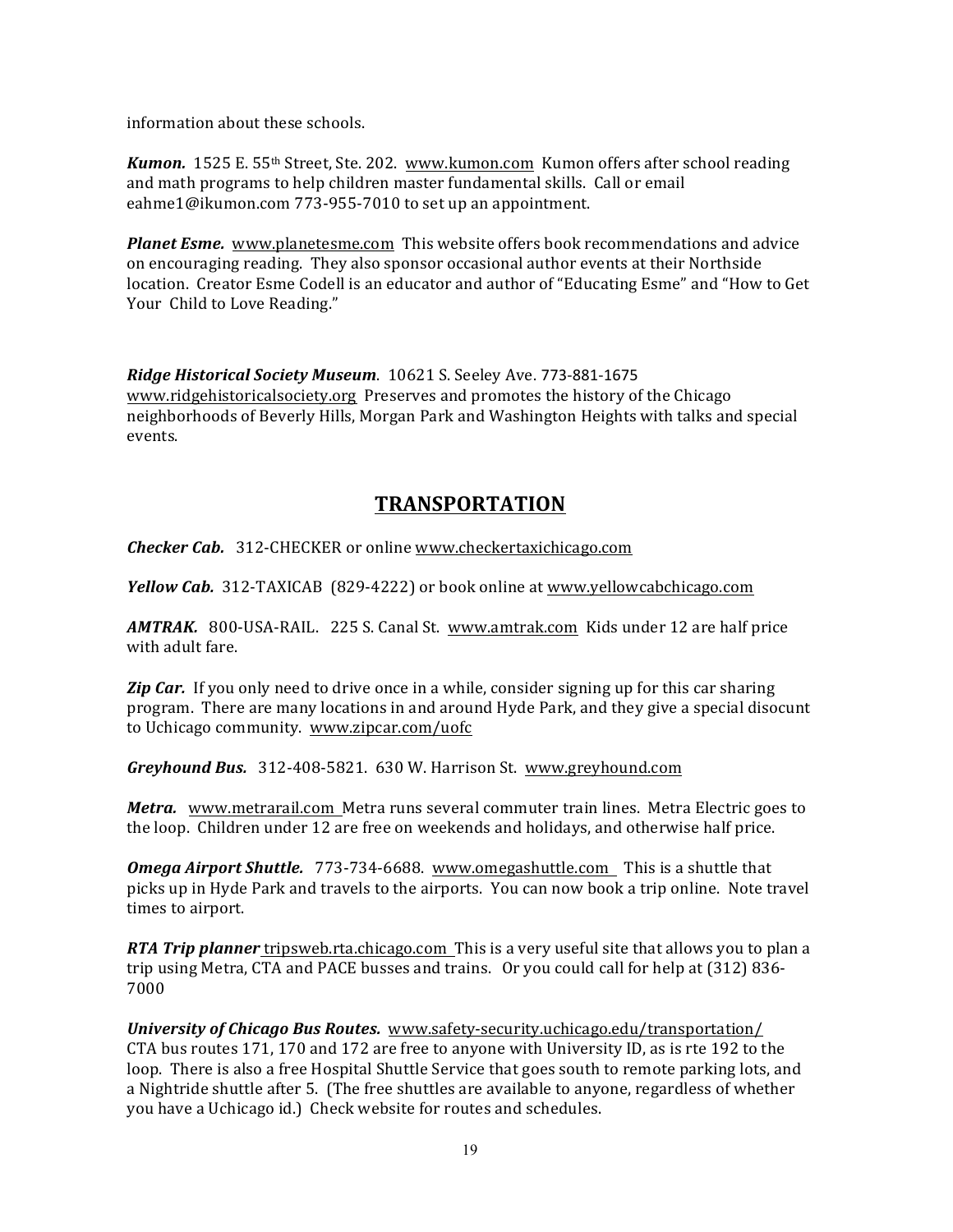## **HEALTH CARE**

*ACCESS Booker Family Health Center***.** 654 E. 47th Street. 773-624-4800.

*Anne & Robert H. Lurie Children's Hospital. 225 E. Chicago Ave*. 800-543-7362. www.luriechildrens.org 

**Comer Children's Hospital at the U of C.** 5721 S. Maryland Avenue. 773-702-1000 or 888-824-0200. www.uchicagokids.hospital.org Offers many pediatric specialties, including emergency care for kids up to age 17 (entrance to ER is at 5730 S. Drexel Ave.)

**Friend Family Health Center (University of Chicago Hospital).** 800 East 55th Street. 773-702-0660. www.friendfhc.org

La Rabida Children's Hospital. 6501 S. Promontory Drive. 773-363-6700. www.larabida.org This hospital focuses on treating children with chronic conditions.

*Mercy Hospital and Medical Center.* 2525 South Michigan Ave. 312-567-2000. www.mercy-chicago.org.

**Northwestern Memorial Hospital.** 251 E. Huron. 312-926-2000. www.nmh.org

**Planned Parenthood/Chicago Area.** www.plannedparenthood.org There are many clinics throughout the Chicago area; use the site to search by zip code. Planned Parenthood offers education, family planning, low cost medical services and advocacy programs.

**Student Heath Services (SHS).** 860 E. 59th St., Suite R100 (Goldblatt Pavillion Entrance.) 773-702-4156. www.healthcare.uchicago.edu Student Health Services are located in the University of Chicago Medical Center and are designed to serve the health care needs of University of Chicago students. You will find medical staff and faculty who are dedicated to providing outstanding health care.

*University of Chicago Primary Care Group.* Duchussois Center for Advanced Medicine (DCAM), 5758 S. Maryland Ave., Ste. 3C 773-702-6840.

*Walgreens Take Care Clinic.* 1554 E. 55<sup>th</sup> St. 773-667-1177. www.walgreens.com Clinics inside Walgreens stores offer basic kid's physicals and vaccinations at low cost, in addition of miscellaneous other basic medical services. Appointments are not necessary; see website for clinic hours.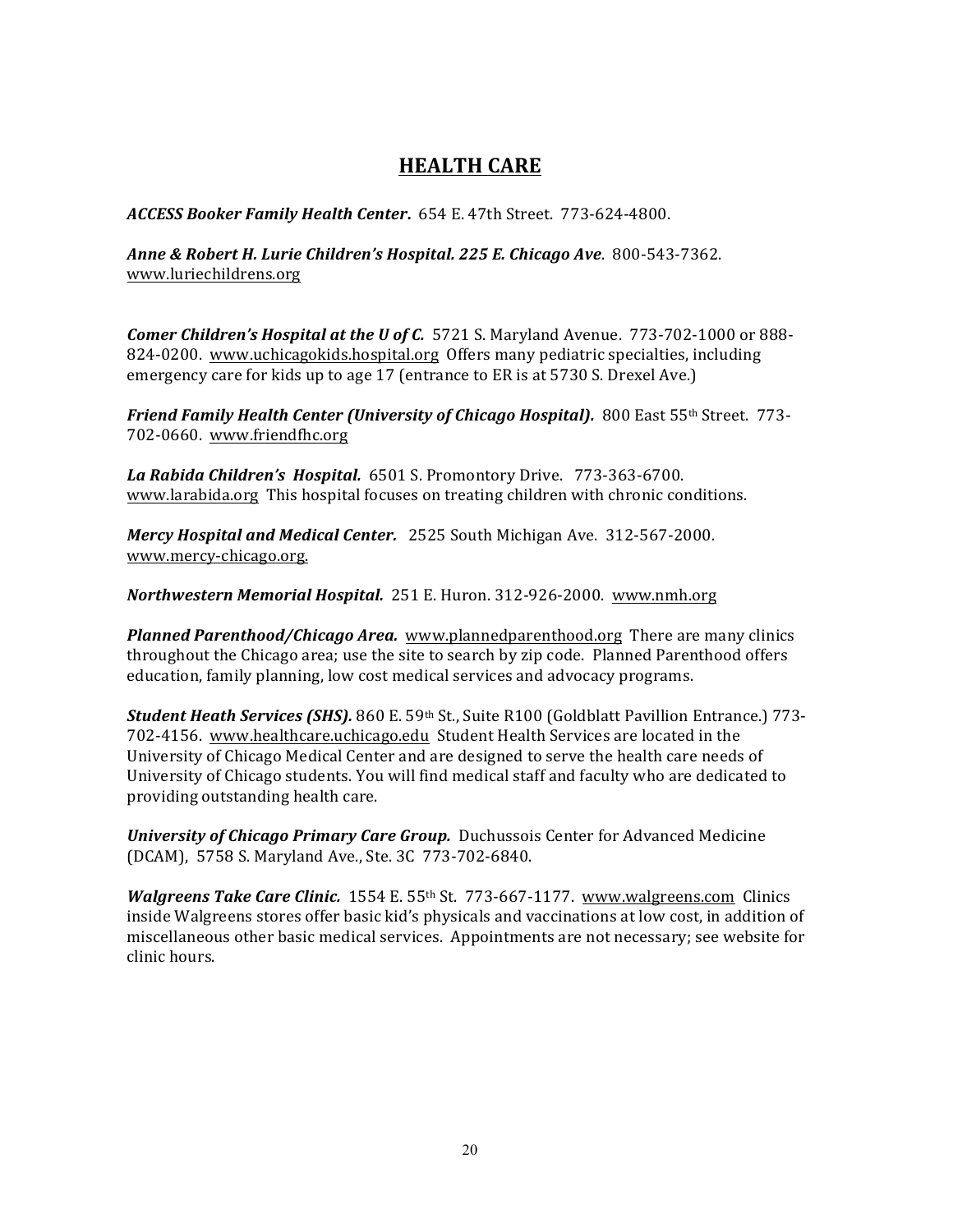## **MENTAL HEALTH and WELLNESS SERVICES**

#### Fitness Classes at Ratner (Ratner Athletic Center Membership is free for students, and *available to staff, faculty, families and alumni at various competitive rates.)*

- **Fit Chicago Classes**—a variety of group fitness classes, free for students at available for a small fee to other Athletic Center members; visit athletics.uchicago.edu
- Introduction to Fitness—throughout the quarter; overs safe and effective use of fitness equipment, and is free for members. Email Clare at barryc@uchicago.edu

#### *Mediation Practice*

- **20 Minutes Still—**Weekdays at 8 a.m.: 20 minute morning meditation at Rockefeller Chapel
- Breathing Room-Thursdays from 3-5 p.m. in Ida Noyes 034 (basement): quiet meditation space, with rotating stress management resources and light refreshments
- **Mindfulness**—4 week series introducing mindfulness meditation techniques; visit wellness.uchicago.edu or email Ginger Carr at vcarr@uchicago.edu for schedule.

*Refresh Program***—**7 week online program for undergraduates and graduate students; skills and support to achieve better quality sleep. Register at wellness.uchicago.edu/refresh or email Katie at koconnell@uchicago.edu

**Student Counseling and Service (SCS).** 5555 S. Woodlawn Ave. 773-702-9800. http://counseling.uchicago.edu The Student Counseling and Service (SCS) provides mental health care to University of Chicago students, their partners, and their dependents. The services offered includes assessment, crisis intervention, short-term psychotherapy with individuals (including children) and couples, brief group therapy, medication management, academic skills counseling, and referral services. All services begin with an intake appointment in order to

ine the nature of the problem and the kinds of services appropriate to address it. For parents with concerns about their children or family matters, this may be an extended evaluation during which the SCS therapist explores the parents' and child's concerns with the goal of acquiring a thorough understanding of the difficulties and developing a plan to address them. SCRS also runs a couple of ongoing walk-in programs aimed at academic performance: **ASAP** and **Let's Talk**

#### *Yoga Classes*

- Twenty Minutes of Still Twenty minutes of quiet at Rockefeller before the start of classes, every weekday of the autumn, winter, and spring quarters at  $8$  am.
- Beginner and Intermediate Yoga at Ratner. Several classes. Visit: **http://athletics.uchicago.edu/recreation/releases/fitchicago-spring-schedule**